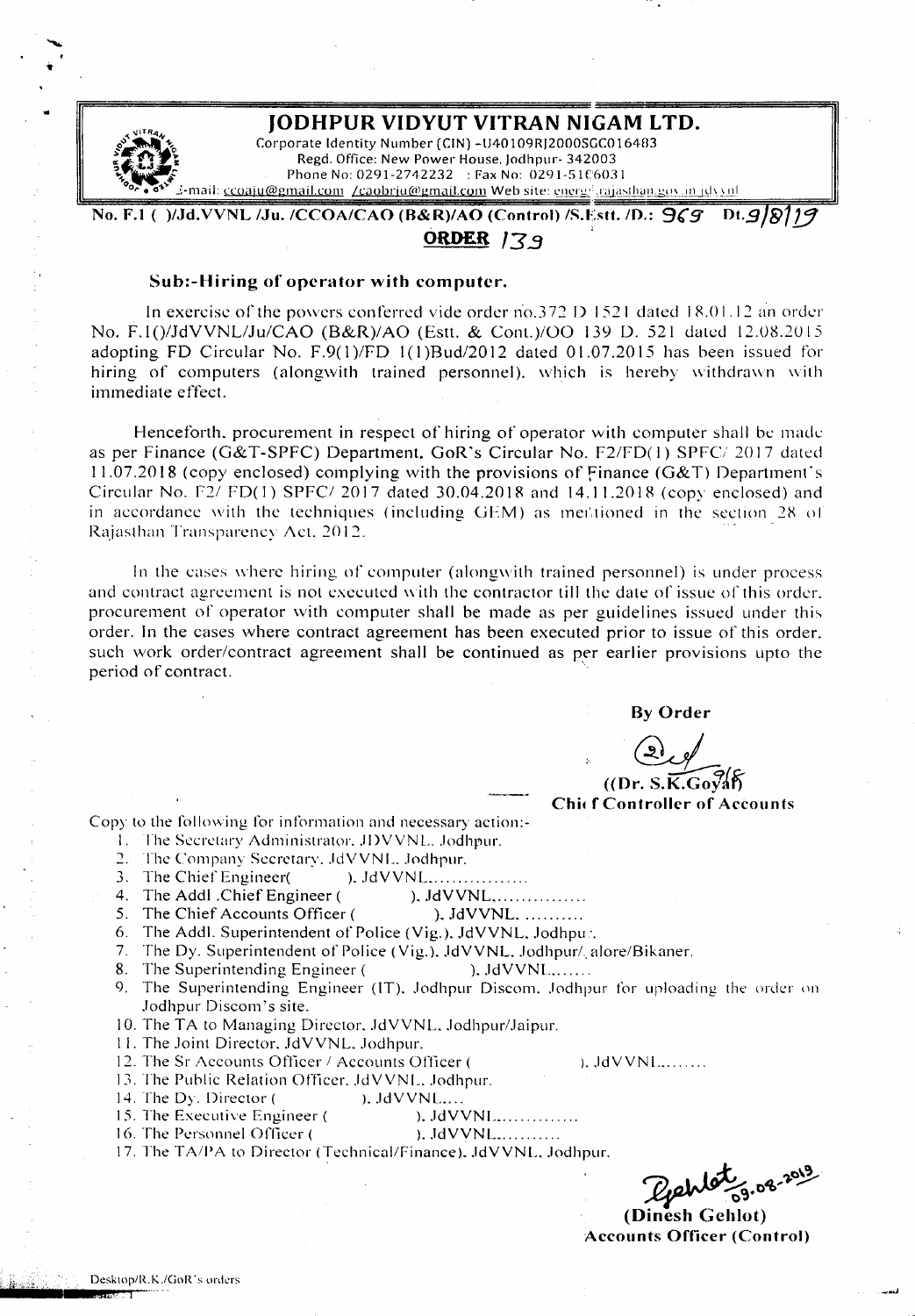JODHPUR VIDYUT VITRAN NIGAM LTU.

Corporate Identity Number (CIN) -U40109RJ2000SCC016483 Regd. Office: New Power House, Jodhpur-342003

Phone No : 0291-2742232 Fax No : 0291-5106031 No. F. I ( )/Id. VVNL /Ju. /CAO (B&R)/AO (Estt. & Cont.) /OO

 $\overline{D}$ رحي

# ORDER 139

Sub:- Adoption of GoR's Finance (Budget) Department Circular dated  $01.07.2015$  regarding revised rate for hiring of computers.

The Managing Ducctor, Jodhpur Discom, Jodhpur, in exercise of the powers conferred vide order No. JdVVNL/C&MD/CS/F-/OO, 172/D, 684 dated 05.11.2001, is pleased to adopt the Finance Department, GOR's Circular no. F.9 (1) FD.1 (1) Bud/2012 Jaipur dated 01.07.2015 (copy enclosed) regarding revised rate for hiring of Computers.

All other terms and conditions for hiring of computer (along with trained personnel) as contained in the Circular No F9 (1) FD-1(1)/Bud/2004 dated 28.07.2008 would remain the same.

This Circular shall be applicable on hiring of computers on or after 01.07.2015.

**Incl.**: As above

E-mail:

ccounts Officer (B ER) Jodhpur Discom, Jodhpur

 $D1.7.870775$ 

Copy to the following for information and necessary action:-

- 1. The Chief Engineer (HQ/O&M-JDZ/BKZ/BMR), Jodhpur Discom, Jodhpur / Bikaner
- The Secretary (Admn.), Jodhpur Discom, Jodhpur.
- The Chief Accounts Officer (IA/W&M), Jodhpur Discom, Jodhpur/Jaipur.
- The Addl. S.P. (Vig.). Jodhpur Discom. Jodhpur.
- The Company Secretary, Jodhpur Discom, Jodhpur.
- The TA to Managing Director, Jodhpur Discom, Jodhpur,

The Superintending Engineer (IT). Jodhpur Discom, Jodhpur. He is requested to upload this order on the Jodhpur Discom's web site.

8. The Superintending Engineer (

). Jodhpur Discom, ..... 9. The Sr. Accounts Officer ( ). Jodhpur Discom, Jodhpur / Bikaner.

- 10. The Dy. Director Personnel ( ), Jodhpur Discom, Jodhpur.
- 11. The Dy. S.P. (Vig.), Jodhpur Discom, ... . . *. .* . . *. .* . . . . . . . .
- 12. The Accounts Officer ( ). Jodhpur Discom....
- 13. The Executive Engineer (Legal Cell), Jodhpur Discom, Jodhpur.
- 14 The TA/ OSD to Director (Technical/Finance), Jodhpur Discom, Jodhpur
- 15. The Public Relations Officer, Jodhpur Discom, Jodhpur.
- 16. The Assistant Accounts Officer (EA&Cash), Jodhpur Discom, Jodhpur.
- 17. The P.A. to Chief Accounts Officer (B&R). JdVVNL, Jodhpur

∙∋⊦ offera voto losprogra  $\mathbb{R}$ Chief Accounts Officer (B&R Tracterel Jodhpur Discom, Jodhpur ilti files/RTI: Govt orders NIA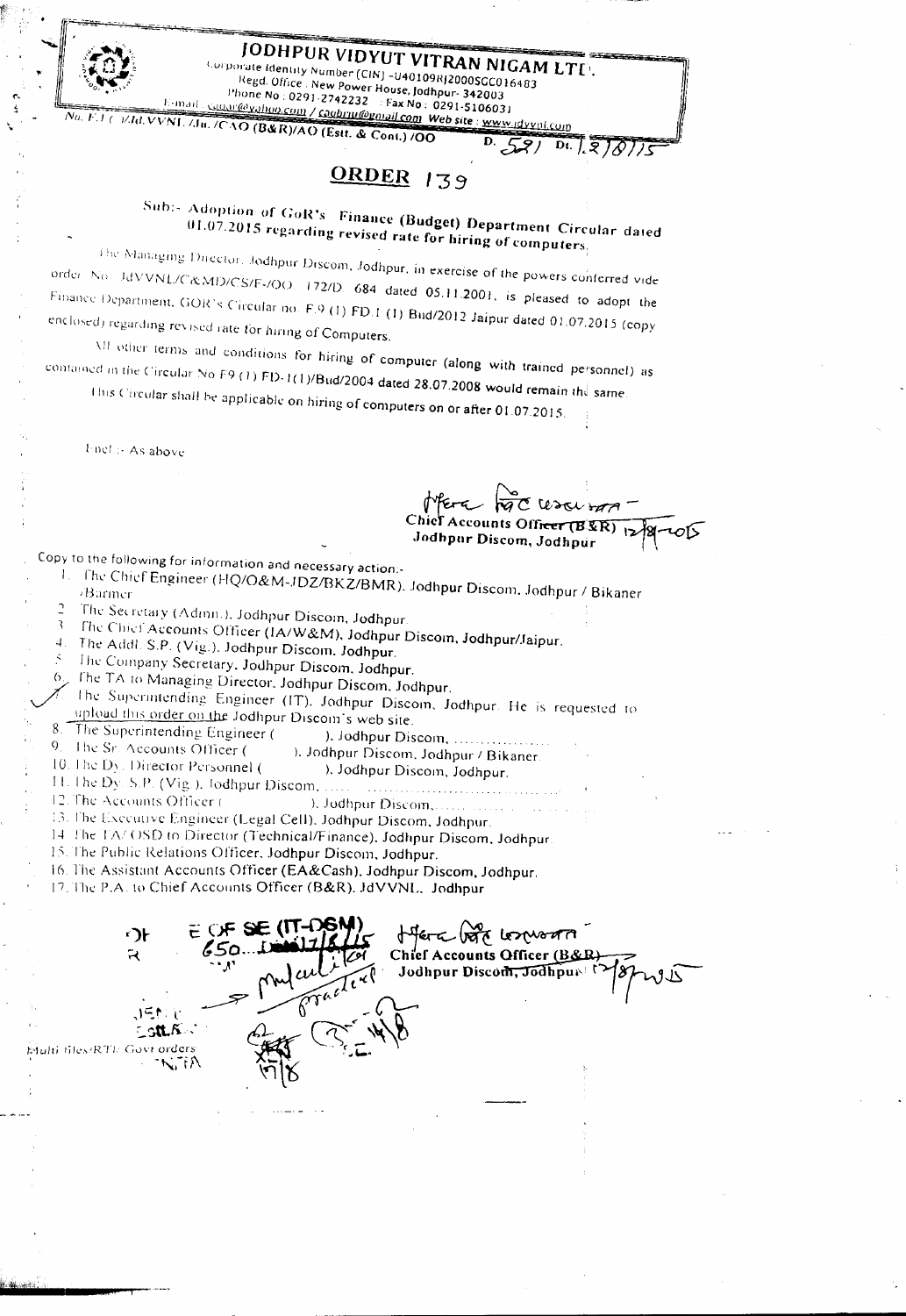## Government of Ralasthan Ffnance (Budget) Department

No. F.9(1)FO.1(1)Bud/2012 Jaipur, Dated: 01 July, 2015

# $Circular$   $\qquad \qquad$

#### Subject:- Revised rate for hiring of Computers.

- 1. In partial modification of eartier Circular No.F.9(1)FD-1(1)/Bud/2012 dated 01.05.2014, the ceiling of expenditure upto Rs.8000/- per month for hiring of computer (along  $\;$ ith trained personnel) is hereby revised upto Rs.8500/- per month (service tax extra-if-applicable).
- 2. The specification of machine for hiring on above revisied rates would be according to the specification prescribed by the circular no. F.9(1)FD-1(1)/Bud/2012 dated 01.05.2014.
- 3. Computer (along with trained personnel) will be hired only from service providing agency as per Circular No. F.1(4)FD/Rules/2011 dated 17.06.2011 of Finance (Rules) L'epartment.
- $E_1$ ,  $A$ . . All other terms and conditions for hiring of computer (along with trained personriel) as contained in the Circular No.F.9(1)FD-1(1)/Bud/2004 dated 28.07.2008 would remain the same.

The circular shall be applicable on hiring of computers on or after 01.07.2015.

 $\frac{1}{2}$   $\frac{1}{2}$ 

#### (Siddharth Mahajan) Special Secretary, FInance (Budget)

Copy forwarded to the following for information and necessary action:-

- 1. Principal Secretary to H.E. the Governor, Rajasthan.<br>2. Secretary to Hon'ble Chief Minister, Rajasthan.
- Secretary to Hon'ble Chief Minister, Rajasthan
- 3. Special Assistants/Private Secretaries to all Ministers/State Ministers
- 4. All Additional Chief Secretaries/Principal Secretaries/Secretaries/Special Secretaries to Government
- 5. Private secretary to Chief secretary
- 6. Principal Accountant General (Civil Audit/Receipts and Commercial Audit/A&E), Rajasthan
- 7. All Heads of Departments (inc!uding District Collectors)
- 8. All CEOs of PSEs *I* Corporaficns *I* Boards
- 9. All Treasury Officers
- 10. Adminlstrative Reforms (Codification) Department, with 7 spare copies
- 1'. All Joint Secretaries, Finance Department
- 12. System Analyst (Joint Director), Finance (Computer Cell) Department, for uploading the Circular on the website

Copy also to:

- *1. Secretary,* Rajasthan Vidhan Sabha, Jaipur
- 2. Registrar General, Rajasthan High Court, Jodhpur/Jaipur
- 3. Secretary, Lokayukta, Rajasthan, Jaipur
- 
- 

4. Secretary, Rajasthan Public Service Commission, Aimer<br>5. Secretary, State Election Commission, Jaipur<br>(St<sub>:</sub> arad Mehra) Director (Budget)

[ g *12015]*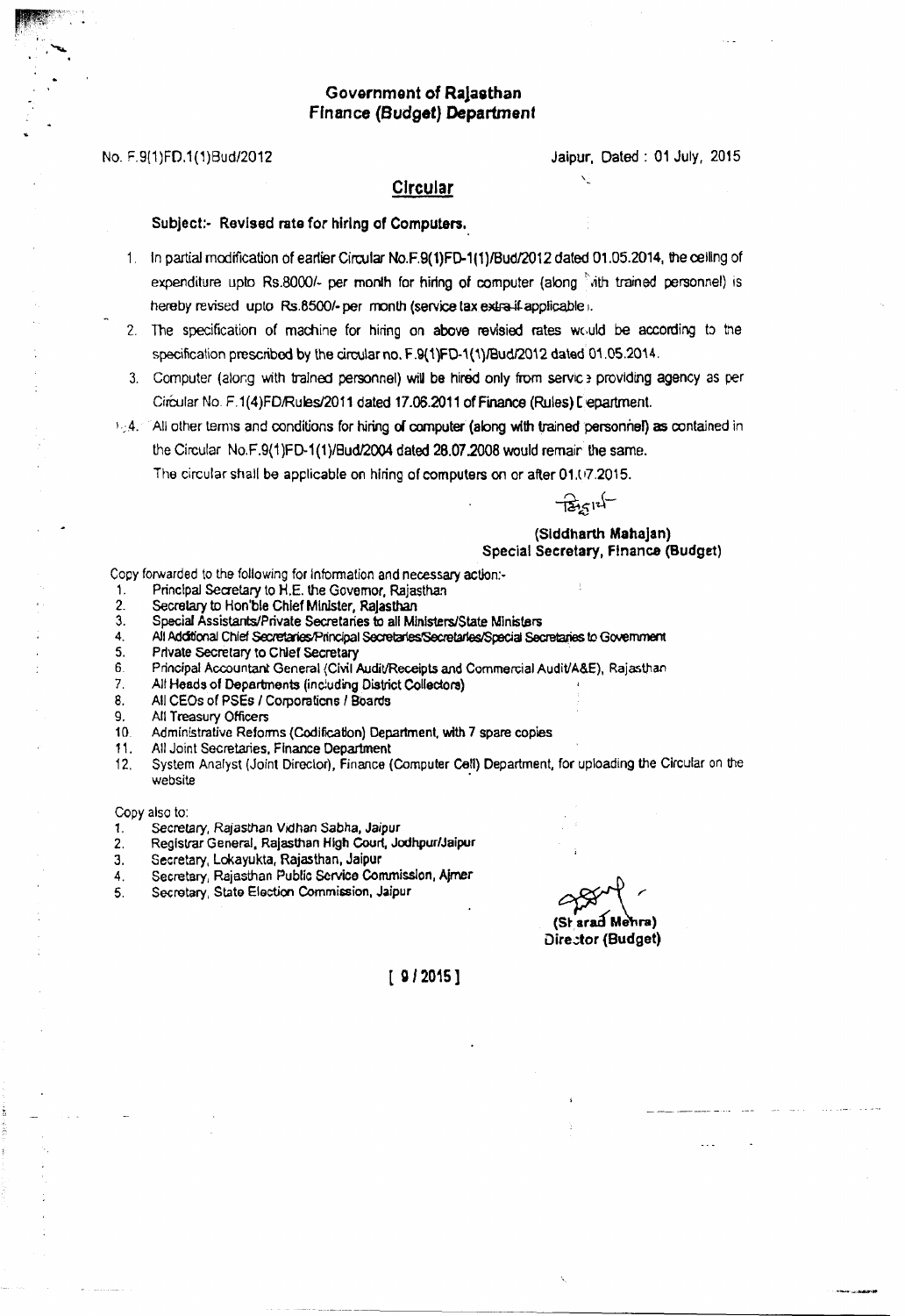# राजस्थान *सरकार* वित्त (जीएण्डटी-एसपीएफसी) विभाग

?p·~-~tf).2 /C!lfi.~.( <sup>1</sup>)\rx1.m.~.-xt1 /2017 *<sup>~</sup> ~·;·TTCfi-.-* II *j()o'f /,20* I~

परिपत्र संख्या : *03/2018* 

### परिपत्र

## $f$ विषयः-वित्त(सा.वि.ले.नि/ एसपीएफसी) विभाग द्वारा जारी अधिसूचना दिनांक 25.04. 2018, परिपत्र दिनांक 30.04.2018 तथा आदेश दिनांक 14.05.2018 के संबंध में स्पष्टीकरण वाबत।

इस विभाग द्वारा ऑपरेटर के साथ कम्प्यूटर किराये पर लेने के सम्बन्ध में जारी अधिशूचना एफ.2 / एफ.डी.(1) एस.पी.एफ.सी / 2017 दिनांक 25.04.2018 तथा आदेश कमांक एफ.2/एफ.डी.(1)एस.पी.एफ.सी/2017 दिनांक 14.05.2018 एवं परिपत्र संख्याः 1/2018 दिनांक 30.04.2018 के सम्बन्ध में विभिन्न प्रशासनिक विभागों से मार्गदर्शन हेतु प्रकरण प्राप्त हुए हैं जिनके प्रकाश में उक्तानुसार जारी अधिसूचना, आदेश एवं परिपत्र के सम्बन्ध में निम्नानुसार रिथति स्पष्ट की जाती हैः--

- $1.$  वित्त (एस.पी.एफ.सी) विभाग द्वारा जारी उक्त अधिसूचना दिनांक 25.04.2018 के 3ारितत्व में आने से पूर्व में निष्पादित समस्त अनुबंध त<sup>्</sup>समय प्रचलित नियमों के अध्यधीन अनुबंध अवधि तक प्रभावी रहेंगे।
- 2. वित्त (जी एण्ड टी) विभाग द्वारा जारी आदेश कमांक एफ.2 / एफ.डी.(1)एस.पी.एफ.  $R$ ) / 2017 दिनांक 14.05.2018 जिसके द्वारा वित्त विभाग द्वारा पूर्व में जारी परिपत्र क्रमांक एफ.9(1) एफ.डी.(1) Bud/2017 दिनांक 01.07.2015 को दिनांक 25.04.2018 से '\:f~-<'lI~-~(,1fq)'[ff 'p.:n -g ~Rf: Fcr;:fiq) 14.05.2018 <1"'1 i.J'fT1j \3crn 3fr<hlr 1.fr 25.0·1.  $2018$  से ही प्रभावी होगें।
- 3. दिनांक 25.04.2018 से 14.05.2018 की अवधि में ऑपरेटर क साथ कम्प्यूटर किराये पर लेने के सम्बन्ध में उपापन संस्थाओं के स्तर पर बोली प्रक्रिया विचाराधीन होने के चावजूद यदि कार्यादेश जारी नहीं हुआ है और संवेदक के साथ करार निष्पादित नहीं किया गया है। तब उपापन पर वित्त (एस.पी.एफ.सी) विभाग द्वारा जारी अधिरपूर ना दिनांक 25.04.2018 प्रभावी होगी। जिन प्रकरणों में इस अवधि में कार्यादेश जारी होकर संविदा निष्पादित हो चुकी है, उन पर पूर्व के प्रावधान अनुबंध अवधि तक लागू रहेगें।

 $\frac{1}{3}$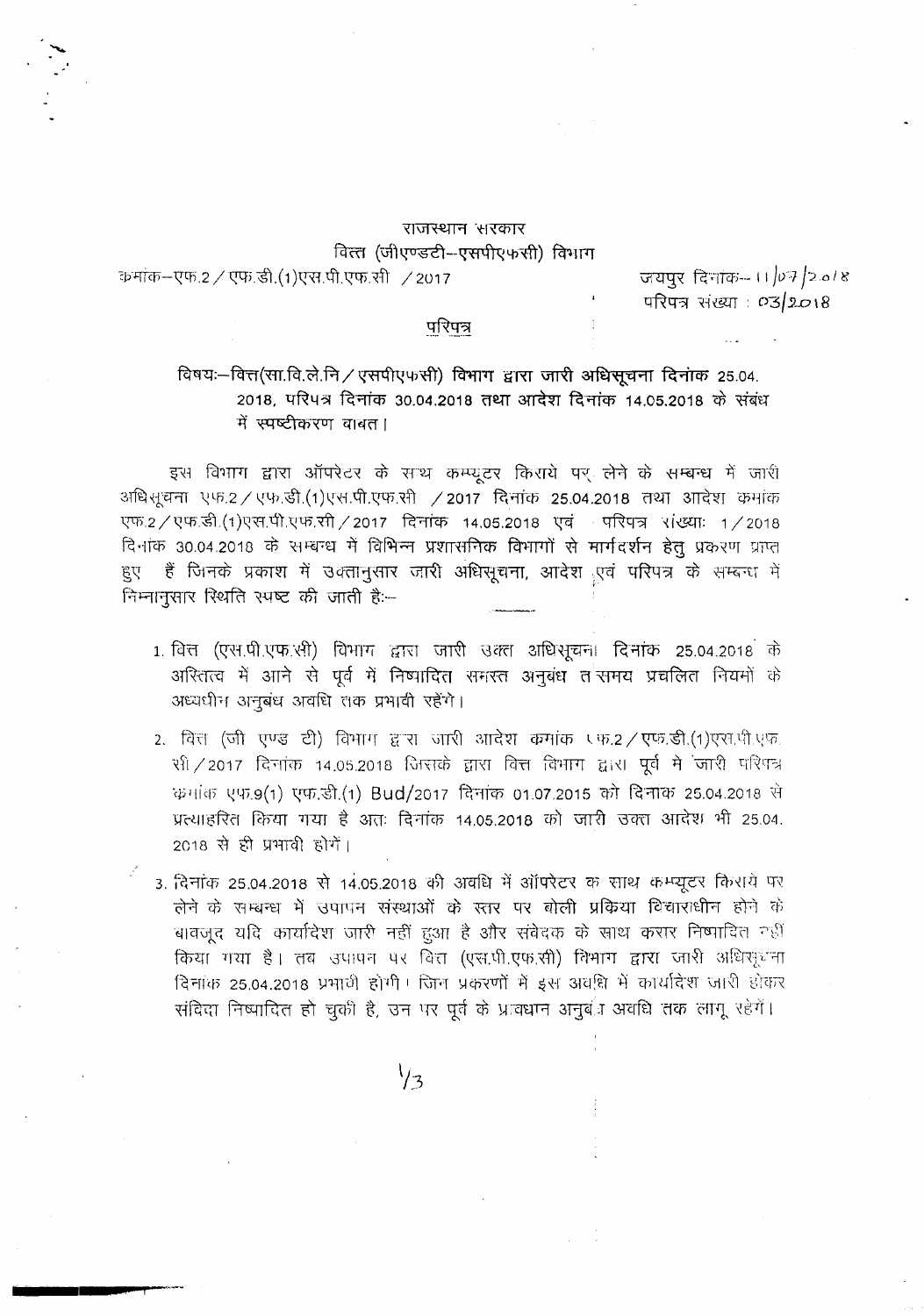4. समस्त उपापन संस्थाएँ ऑपरेटर के साथ कम्प्यूटर किराये पर लेने के संबंध में उपापन की कार्यवाही वित्त विभाग के परिपत्र कर्माक एफ.2 / एफ.डी.(1)एस.पी.एफ.सी / 2017 दिनांक 30.04.2018 एवं राजस्थान लोक उपापन में पारदर्शिता अधिनियम, 2012 की धारा 28 में उल्लेखित उपापन की पद्धतियों (GeM सहित) के अनुसार कर सकेंगें।

5. वित्त विभाग द्वारा मानव संसाधन की रोवाओं के उपापन के संबंध में जारी परिषत्र दिनांक 30.04.2018 में व्यक्तिगत रूप से जोब बेसिस (job Basis) पर अनुबन्ध करने का उल्लेख नहीं किया गया है अपित् उपापन संस्था द्वारा राजस्थान लोक उपापन में पारदर्शिता अधिनियम,2012 एवं नियम,2013 की अनुपालनः करते हुए संवेदक / सेवा प्रदातः के माध्यम से ही सेवाएँ जोब बेसिस पर लिया जाना सुनिश्चित किया जाना है अतः व्यक्तिगत अनुबन्ध नहीं किए जाकर संवेदक / सेवा प्रदाता के माध्यम से ही मानव संसाधन की सेवाओं का उपापन किया जाना सुनिश्चित करें।

- 6. ESI एवं EPF की कटौती के संदर्भ में परिपत्र में दिशा निर्देशो का उल्लेख किया गया है अतः तदनुसार अनुपालना सुनिश्चित करें।
- 7. उक्त परिपत्र में ऑपरेटर के साथ कम्प्यूटर किराये पर लेने के लिए पृथक से कोई न्यूनतम दरों का निर्धारण नहीं किया गया है अपितू उपापन संस्था को मानव संसाधन की सेवाओं का उपापन करते समय परिपत्र में उल्लेखित दिशा—निर्देशों यथा प्रचलित न्यूनतम मजदूरी ,EPF,ESI आदि की अनुपालना करते हुए राजस्थान लोक उपापन में पारदर्शिता अधिनियम, 2012 एवं नियम,2013 के प्राक्धानों के अनुसार उपापन किया जाना है।
- 8. ऑपरेटर के साथ कम्प्यूटर किराये पर लेने की सेवाएँ प्राप्त किए जाने हेतु वित्त(व्यय) विभाग के स्तर से पूर्व की भाँति नियमानुसार अनुमोदन प्राप्त किया जाएँ।
- 9. वित्त विभाग (जीएण्डटी) के परिपत्र संख्या 1/2018 दिनांक 30.04.2018 के दिशा-निर्देश समरत प्रकार के मानव संसाधनों (ऑपरेटर के साथ कम्प्यूटर किराये पर लेने सहित) की सेवाओं के उपापन के संबंध में लागू हैंगें।

शासन संचिव वित्त (बजट) विभाग

 $2\sqrt{3}$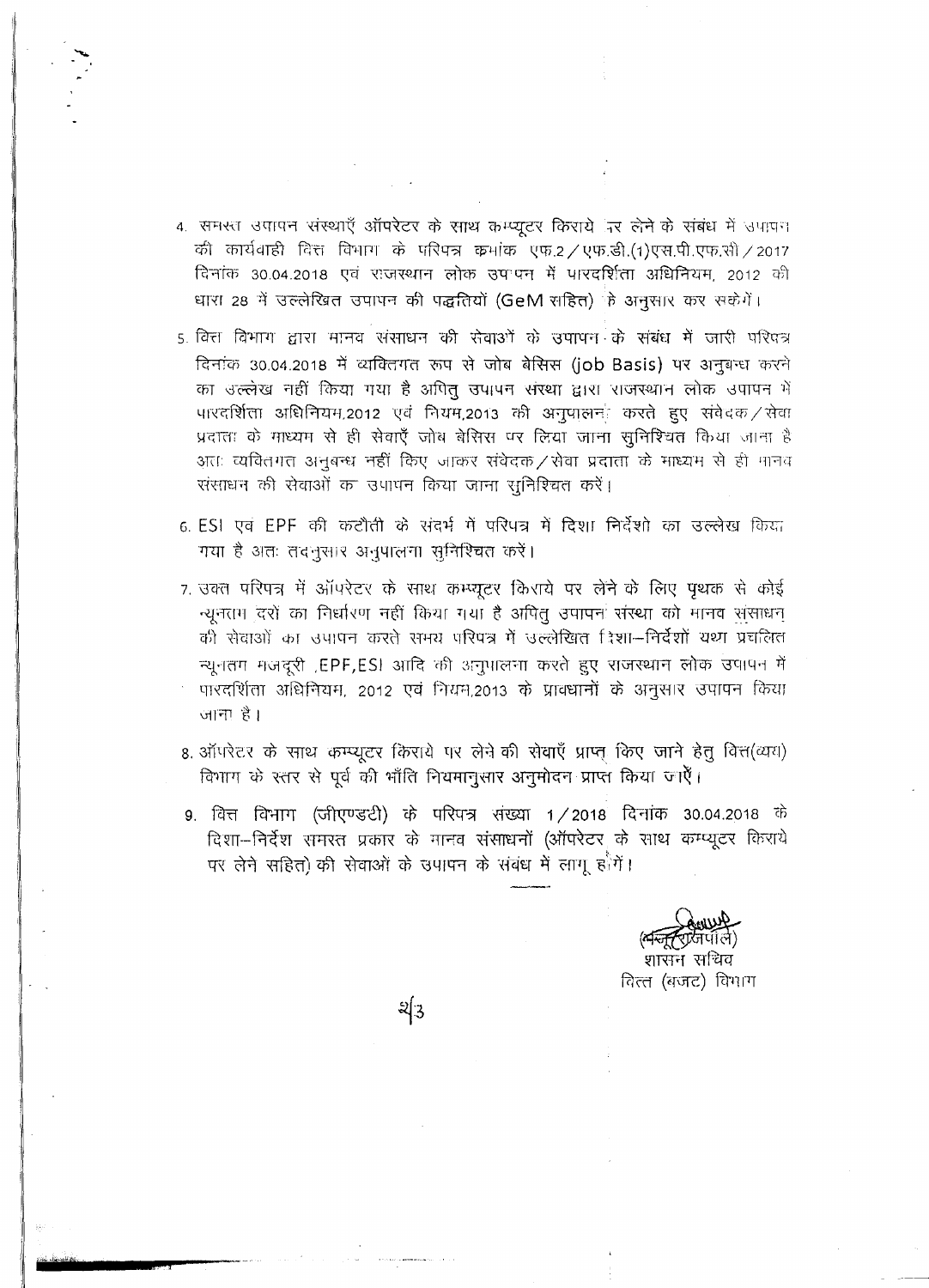प्रतिलिपि–निम्नांकित को सूचनार्थ व आवश्यक कार्यवाही एवं अपने अधीनस्थ कार्यालयों को सूचित करने हेल् प्रेषित है:-

। निजी सचिव,राज्यपाल ⁄ मुख्यमंत्री ⁄ समस्त मंत्रीगण ⁄ राज्य मंत्रीगण ।

2. निजी सचिव मुख्य सचिव / समरत प्रमुख शासन राचिव / समस्त शासन निचिव / समस्त विशिष्ट शासन सचिव को उनके अधिनस्थ विभागों एवं उपक्रमों में लागू करवाने हेतू।

३ सचिव, राजरथान विधान सभा, राजस्थान, जयपुर।

4 पंजीयक, राजस्थान उच्च न्यायलय,जोधपुर / जयपुर।

<u>s. सचिव, राजस्थान लोक सेवा आयोग, अजमेर।</u>

८ संधिव, लोकाथुक्त संधिवालय, राजस्थान ,जयपुरं।

 $\tau$  समस्त उप शासन सचिव/सचिवालय के समस्त अनुभाग/विभाग।

s. प्रधान गहालेखाकार(सिविल लेखा परीक्षा) / (ए एण्ड ई) राजरथान, जयपुर।

<u>% महालेखाकार(प्राप्ति एवं वाणिज्यिक लेखा परीक्षा) / (ए एण्ड ई) राजस्थान, जयपुर ।</u>

10. समस्त विभागाध्यक्ष / जिला कलक्टर / संभागीय आयुक्त ।

11. समस्त वित्तीय सलाहकार / मुख्य लेखाधिकारी समस्त विभाग।

:2. समरत कोषाधिकारी ।

13. निदेशक, कोष एवं लेखा विभाग, राजस्थान ,जयपूर।

14. कार्मिक एवं प्रशासनिक सुधार विभाग (कोडीफिकेशन) अतिरिक्त प्रति सहित।

 $\mathbb{Z}/3$ 

15. पंजीयक, राजस्थान सिविल सेवा अपील अधिकरण, जयपुर।

. लिदेशक( तकनीकी), वित्त विभाग को प्रेषित कर लेख है कि परिपत्र को वित्त विभाग की वेबसाइट पर प्रकाशित करवाने का श्रम कराएँ।

17. रक्षित पत्रावली।

संयुक्त-शासन सचिवे

वित्त (जीएण्डटी) विभाग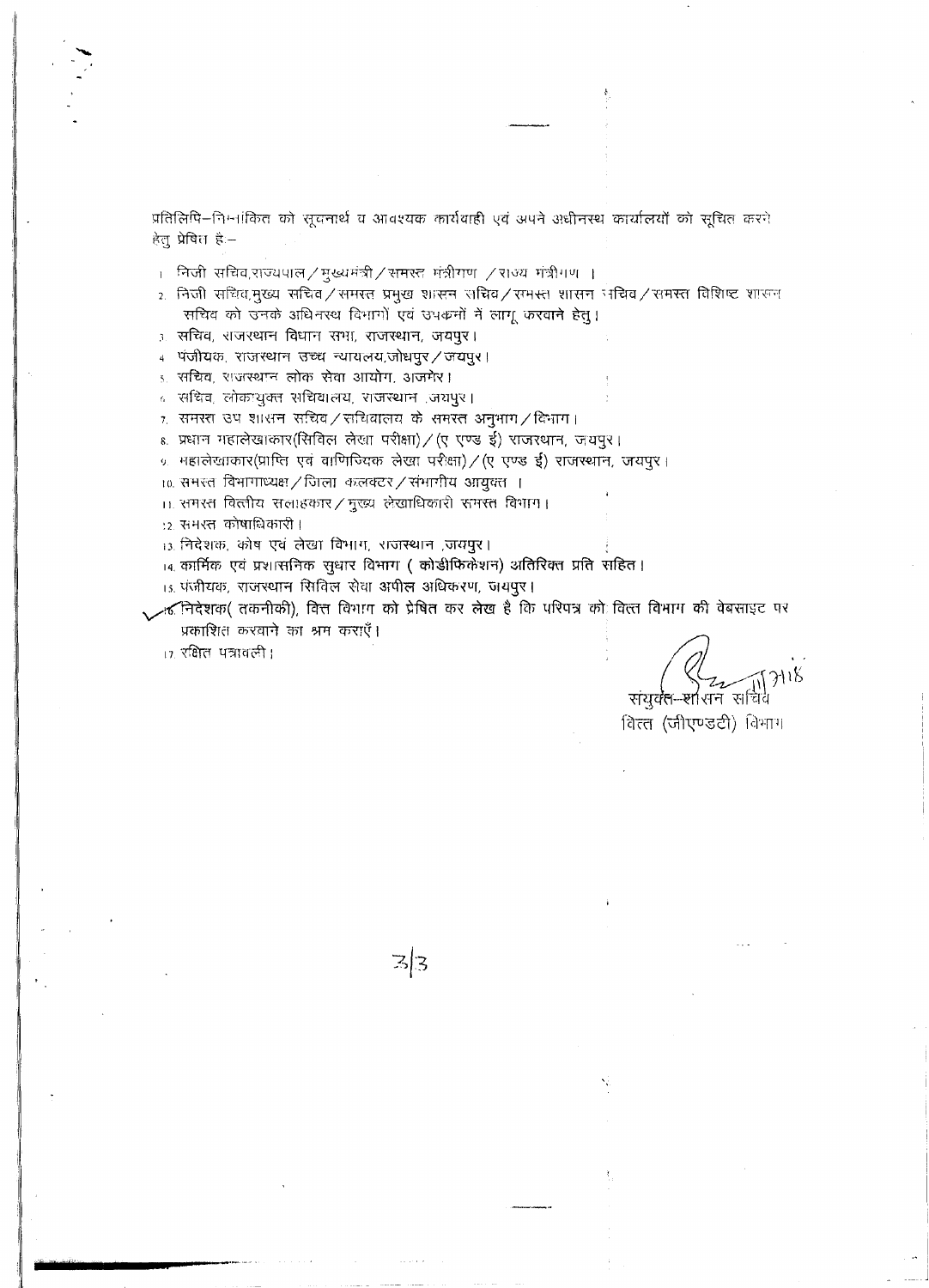#### राजस्थान सरकार

## वित्त $(G&T)$  विभाग

क्रमांकः एफ.2(1)वित्त / एसपीएफसी / 2017

जयपुर, दिनांक 30/04/2.018 

## परिपत्र

ਕਿਅਧ:— राजस्थान लोक उपापन में पारदर्शिता अधिनियम, 2012 एवं नियम, 2013 के अन्तर्गत मानव संसाधन की सेवाओं के उपापनों के सम्बन्ध में दिशा- निर्देश चाबत।

सदर्भ— एकलपीठ याचिका संख्या 372 / 2013 अनोख बाई व 1 अन्य बनाम राज्य - व अन्य में पारित निर्णय दिनाक 11,08,2016

राज्य सरकार के यह ब्यान में आया है कि करिपय जामलों में उपग्पन संस्थाओं द्वारा यह सुनिश्चित करने के पूर्ण प्रयास नहीं किए जाते हैं कि श्रम नियोजित श्रमिकों को नियमानुसार देय न्यूनतमं मजदूरी नियमित रूप से प्राप्त होती रहे. जिससे इस प्रकार के प्रकरणों में श्रैम नियोजित श्रमिकों के शोषण की संभावना बनी र उती है। माननीय राजस्थान उच्च न्यायालय, जयपुर द्वारा सन्दर्भित निर्णय में इस बिन्द को ध्यान में रखते हुए विस्तृत निर्देश प्रदान किए गए हैं

माननीय न्यायालय के सन्दर्भित निर्णय की पालना में समस्त उपायन संस्थाओं को एतदद्वारा यह निर्देश दिए- जाते हैं कि सच्च सरकार की विभिन्न उपापन संस्थाओं के अन्तर्गत विभिन्न सेटाओं एंब सकर्मों के सपादन में कार्यरत मानव संसाधन को म्यूनतम मजदूरी का भूमतान सुनिश्चित करने के लिए राजस्थान लोक उपापन में पारदर्शिता अधिनियम एवं नियमों की पूर्ण पालना की जानी अनिवार्य है तथा उपाण्न संस्था द्वारा विभिन्न सेवाओं के संपादन में आवश्यकतानलार मानव संसाधन हेत राजस्थान *लेक* उपापन में पारदर्शिता अधिनियम एवं नियमों में प्रावधित उपापन की विमिन्न शैतियों में रो उपयुक्त रीति का चयन करते हुए किया जाएगा परन्तू प्लेसमेन्ट ऐंजेन्सीज के माध्यम से मानव संसाधन का उपापन नहीं किया जाएगा।

उपापन संख्या द्वारा उक्तानुसार विभिन्न सेवाओं के संपादन में कार्यरत मानव संसाधन की उपाएन प्रक्रिया हेतु बोली दश्तावेजों में अन्य आवश्यक बिन्दुओं के साथ-साथ निम्नांकित विशिष्ट बिन्दओं का अनिवार्य रूप से समावेश किया जायेंगा-

बोलीदाता/ संदेद*क*ाद्वारा विभिन्न पंजीकरण इत्यर्णदे का विवरण निन्मानुसार प्रस्तुत  $\langle i \rangle$ किया ज्यवेगा :-

⅛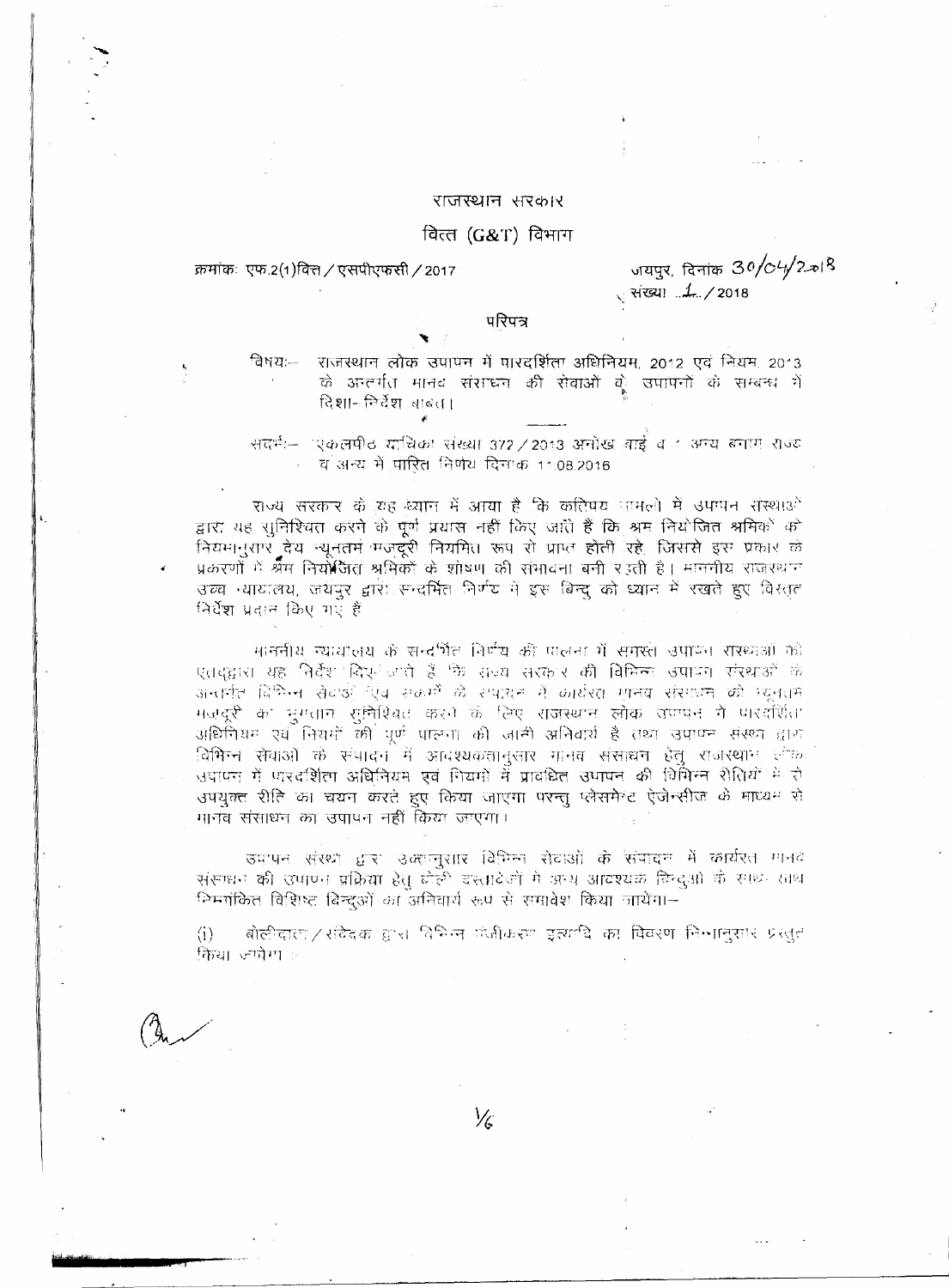| क.<br>स | विवरण                                                           | रजि.सं. | ਰਥੇ | पंजीकरण<br>दिनांक | संलग्नक<br>क्रमांक |
|---------|-----------------------------------------------------------------|---------|-----|-------------------|--------------------|
|         | ं राजस्थान अनुबंधित श्रमिक (नियगन एवं<br>उन्मूलन) अधिनियम, 1970 |         |     |                   |                    |
| 2.      | कर्मचारी गविष्य निधि अधिनियम, 1952                              |         |     |                   |                    |
| 3.      | : कर्मचारी राज्य बीमा अधिनियम, 1948                             |         |     |                   |                    |
| 4.      | दस्तू एवं सेवा कर (GST)                                         |         |     |                   |                    |
| 5.      | आय कर (पैन नंबर)                                                |         |     |                   |                    |
| 6.      | ं राजस्थान दुकान एवं वाणिज्यिक संस्थान<br>अधिनियम 1958<br>या    |         |     |                   |                    |
|         | इण्डियन पार्टनरशिप एक्ट 1932 के<br>अन्तर्गत                     |         |     |                   |                    |
|         | राा<br>इण्डियन कम्पनी एक्ट 1956 के अन्तर्गत                     |         |     |                   |                    |

(ii) जॉब बेसिस पर सेवाओं के उपायन के लिये निविदा में दरें निम्नानुसार प्रपत्र में प्रस्तुत को जायेंगी:

| क्र.<br>रां. | सेवा<br>do l<br>नाम | श्रमिकों को देश पारिश्रमिक जो कि EPF दर ESI दर<br>प्रचलित न्यूनतम मजदूरी की दर से कम प्रतिशत प्रतिशत<br>नहीं होगी। मय संख्या |                             |                   |         |   |   | सामग्री<br>राशि $\angle$<br>रा वकरण<br>दिग्राया | सेवा<br>प्रदाता का<br>सर्विस<br>चार्ज राशि | ળુભ<br>राशि |
|--------------|---------------------|------------------------------------------------------------------------------------------------------------------------------|-----------------------------|-------------------|---------|---|---|-------------------------------------------------|--------------------------------------------|-------------|
|              |                     | आनेक<br>श्रेणी                                                                                                               | को   न्यूनतम<br>मजदरी<br>đΫ | श्रमिक'<br>संख्या | की राशि |   |   |                                                 |                                            |             |
|              |                     |                                                                                                                              |                             |                   | 5       | в | 7 | 8                                               | 9                                          | 10          |
|              |                     | 1. अवस्थल<br>2. अर्द्ध कुशल<br>३. कुशल<br>4. उच्च कुशल                                                                       |                             |                   |         |   |   |                                                 |                                            |             |

(उपर्युक्त तालिका में स्तम्भ संख्या 1 से 7 तक की पूर्तियां सम्बन्धित उपापन संस्था द्वारा ही की जाकर गोली दरत वेज में ही अंकित कर उपलब्ध कराई जायेंगी तथा केवल स्तग्ग<br>संख्या 8 एवं 9 में ही बोलीदाता द्वारा रामुदित प्रविष्टियां अंकित की जा सकेंगी)

(iii) संवेदक के माध्यम से सेवाओं के उपापन के लिये निविदा में दरें निम्नानुसार प्रपत्र में प्रस्तुत की जायेंगी:--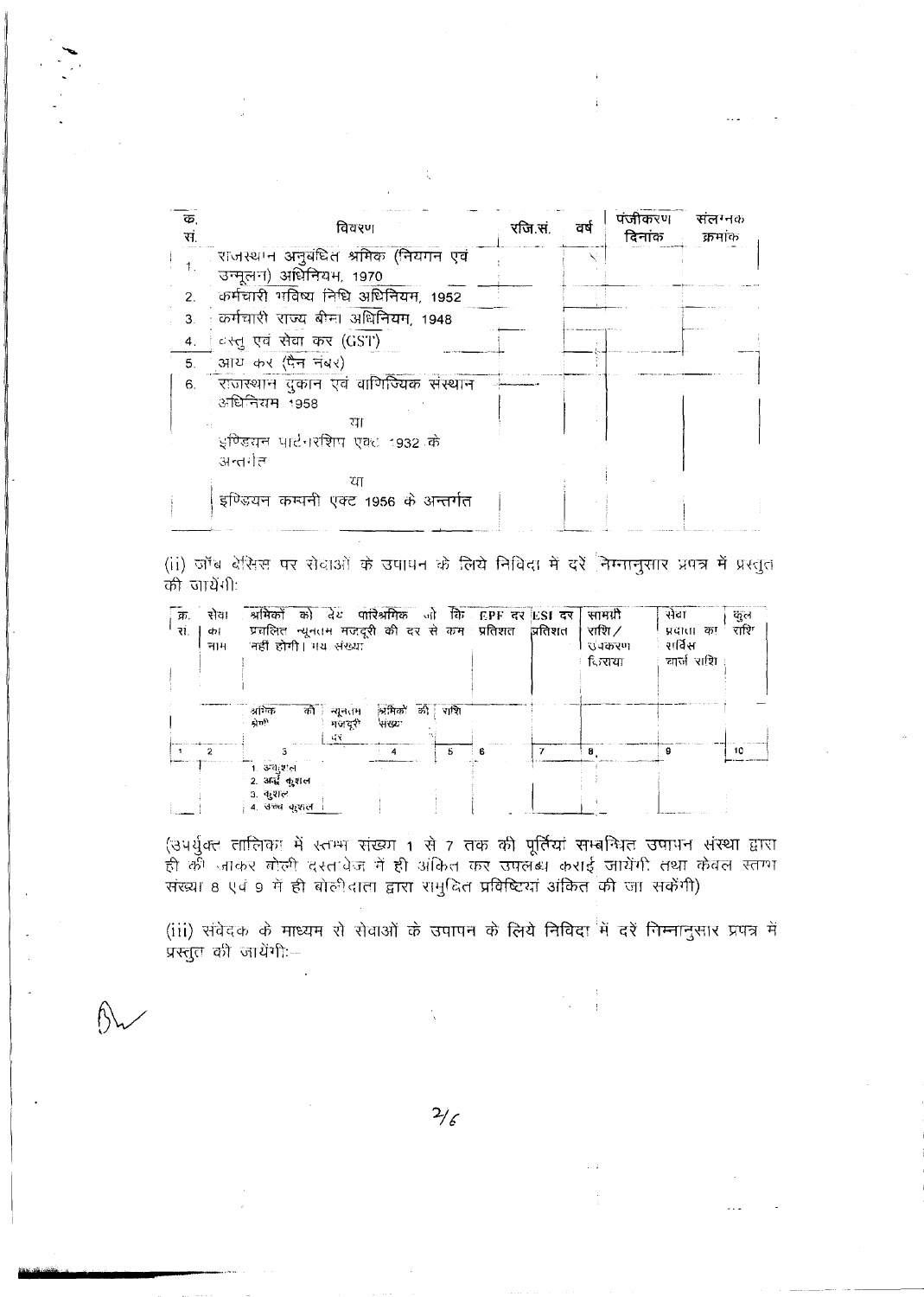| क्र.<br>सं. | काय<br>की<br>प्रकृति | कार्य हेत्<br>मानव संसाधन<br>की अनुमानित - मजदूरी - व्यक्ति दर<br>संख्या | न्युनतम | प्रस्तुत प्रति । |  | श्रम विभाग – सेवः – EPF दर ESI दर   सेवा प्रदाता का<br>आवश्यक द्वारा निर्धारित प्रदाता द्वारा प्रतिशत प्रतिशत । सर्विस चार्ज राशि राशि | कल |
|-------------|----------------------|--------------------------------------------------------------------------|---------|------------------|--|----------------------------------------------------------------------------------------------------------------------------------------|----|
|             |                      | अकुशल<br>२ अन्ने कुशल—<br>$3.4215 -$<br>४ उच्च कुशल                      |         |                  |  |                                                                                                                                        |    |

(उपर्युक्त तालिका में स्तम्म संख्या 1-4, 6 व 7 की पूर्तिया सम्बन्धित उपापन संस्था ग्रास की जाकर बोली दरतावेज में ही उपलब्ध कराई जायेंगी तथा शेष स्तम्भ संख्या 5, 8 एवं 9 में ही बोलीदाता द्वारा समुचित प्रविष्टियां की जा सकेंगी)

(iv) न्यूनतम मजदूरी अधिनियम 1948 (केन्द्रीय अ<mark>धिनियम 11, वर्ष 1948) के</mark> वैधानिक प्रावधानों की अनुपालना का दायित्व सम्बन्धित संवेदक का होगा।

(v) राजस्थान अनुबंधित श्रमिक (नियमन एवं उन्मूलन) अधिनियम, 1970, कर्मचारी भविष्य निधि अधिनियम, 1952 एवं कर्मचारी राज्य बीमा अधिनियम, 1949 के अन्तर्गत नियमानुसार पंजीकृत संवेदक ही उक्त प्रकार की बोली में भाग लेने हेतुं अर्हत होंगे। पंजीकरण प्रमाण पत्र की सत्यापित प्रतिलिपि पूर्ण रूप से भरे हुए बोली दन्तावेज के साथ सम्बन्धित उपापन संस्था को प्रस्तुत की जायेगी।

(v1) यदि किसी उपापन संस्था को अंशकालिक (Part-time) नानव संसाधन की सेवाओं की 4 घण्टे रो कम अवधि के लिये आवश्यकता <del>हो तो</del> ऐसी अंशकालिक सेवा का बोली दरतावेजों में स्पष्ट उल्लेख करते हुए सम्बन्धित उपापन संस्था द्वारा बिड सम्बन्धी कार्रवाई की जावेगी। ऐसे अंशकालिक मानव संसाधन जिनकी सेवाएं 4 घण्टे से कम अवधि के लिए ली जायेंगी उन्हें उनकी सेवाओं के विरूद्ध न्यूनतम मजदूरी की गणना श्रम विभाग द्वारा समय-समय पर निर्धारित न्यूनतम मजदूरी की 50 प्रतिशत राशि पर की जायेगी।

(vii) संवेदक द्वारा नियोजित श्रमिकों को मजदूरी का भुमतान (निवार्य रूप से उनके बैंक खातो में ही किया जायेगा। सम्बन्धित संटेदक द्वारा नियोजित श्र मेकों के बैंक खातें में जगा कराई गई राशि का विवरण सम्बन्धित उपापन संस्था को आगागी माह के मासिक बिल के स्साथ अनिवार्य रूप से प्रस्तुत किया जायेगा। श्रमिकों के बैंक खातों में जमा कराई गई राशि के विवरण बाबत उपापन संस्था की संतुष्टि होने पर ही नंबेदक को आगामी माह के बिल का भुगतान किया ज्वयेगा।

(viii) श्रम विभाग द्वारा निर्धारित न्यूनतम मजदूरी दर के अनुसार श्रमिकों को मजदूरी के भुगतान करने का दायित्व सम्बन्धित संवेदक का होगा।

 $\frac{7}{6}$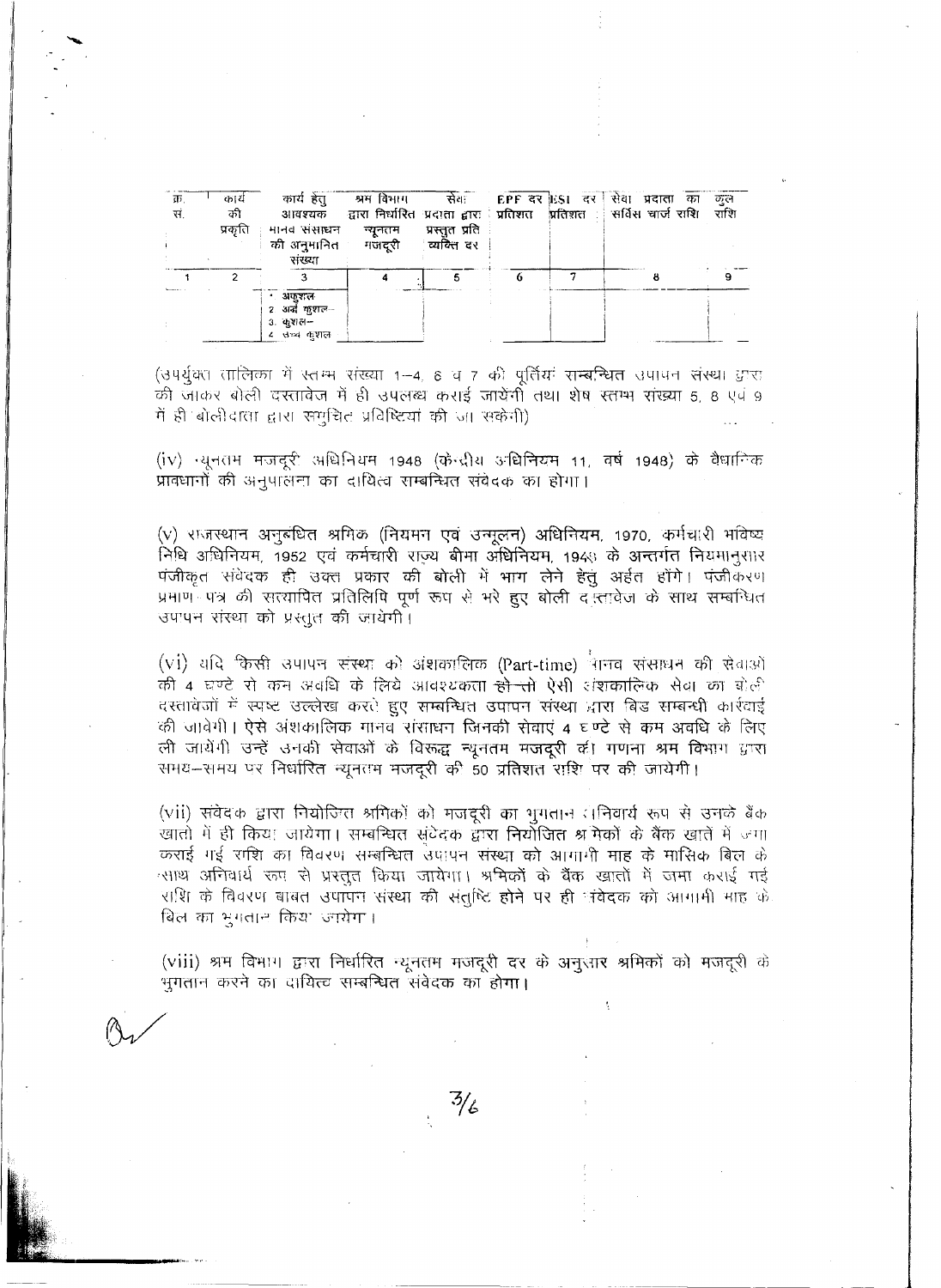(ix) श्रमिकों को निर्धारित न्यूगतम मजदूरी का भुगतान सुनिश्चित करने के लिये संविदा अवधि के दौरान सूनतम मजेंदूरी दर में श्रम विभाग की अधिसूचना से समय समय पर वृद्धि होने पर उपाण्न संस्था द्वारा संवेदक को बढ़ी हुई न्यूनतम मजदूरी की सीमा तक अन्तर रशि का भूगतान किया जा सकेगा।

(x) संवेदक को राज्य / केन्द्र सरकार की नवीनतम दरों के अनुसार अपने समस्त अमिकों का नियंगानुसार ई.पी.एफ एवं ई.एस.आई जमा कराना होगा, जिसमें नियोजित श्रमिकों की मजदूरी राशि से कटौती और संवेदक का अंशदान शामिल होगा। संवेदक द्वारा अपने आगामी माह के बिल के साथ गत माह के पेटे श्रमिकों के ई.पी.एफ और ई.एस.आई के अंशदान की राशि नियमानुसार अमा कराये जाने की पुष्टि में 'उम्बन्धित चालान की प्रति प्रस्तुत किए जाने पर ही संवेदक को आगामी भाह के बिल, बिलों का भुगतान किया जायेगा।

(xi) संवेदक द्वारा प्रत्येक कार्य स्थल पर Display Boards लगाये जायेंगे, जिन पर संवेदक का नाम, संविदा अवधि, कार्य की प्रगति, श्रमिकों हेतु Helpline नम्बर एवं संवेदक द्वारा न्यूनतम गजदूरी भूगतान नहीं करने की शिकायत करने सम्बन्धी प्रावधान का विवरण स्पष्ट रूप से अंकित किया जाएगा।

(xii) राज्य में लागू श्रम नियमों के अन्तर्गत अपने समस्त श्रमिकों का नियंगानुसार इं.पी एफ एवं ई.एस.आई की राशि जमा कराने का दायित्व संवेदक का होगा।

(xiii) संवेदक द्वारा श्रमिकों को देय राशि पर वस्तु एवं सेवा कर (GST) की राशि अतिरिक्त रूप से देय होगी। सभी प्रकार के करों को जमा करवाने की जिम्मेदारी संवेदक की ही होगी। संवेदक द्वारा गत माह में जमा कराये गये वरतु एवं सेवा कर (GST) के चालान की प्रति आगामी माह के बिल के साथ अनिवार्य रूप से संलग्न की जायेगी। वस्तु एवं सेवा कर (GST) की राशि जमा कराने के प्रगाण स्वरूप च<sup>ं</sup>लान की प्रति प्रस्तूत नहीं. किये जाने पर आगामी माह के बिल में वस्तु एवं सेवा कर (GST) का भुगतान नहीं किया जायेगा। उक्त स्थिति में वस्तू एवं सेवा कर (GST) के सम्बन्ध में उत्पन्न होने वाले किसी भी प्रकार के दायित्वों के निर्वहन का उत्तरदायित्व संवेदक का होगा।

(xiv) श्रम विधि के अन्तर्गत निर्धारित नियमों, उपनियमों व अधिसूचनाओं तथा केन्द्र / राज्य सरकार द्वारा समय-समय पर जारी किये गये दिशा-निर्देशों की पालना करने का दायित्व संवेदक का ही होगा। श्रम विधि के अन्तर्गत निर्धारित नियमों उपनियमों अधिसूचनाओं, दिशा-निर्देशों आदि की पालना नहीं करने की रिर्धात में उसके परिणामों / दायित्वों के लिये संवेदक स्वय उत्तरदायी होगा।

(xv) यदि संवेदक एवं कार्य पर लगाये गये श्रमिकों के मध्य छोई विवाद उत्पन्न होता है तो उसकी प्रबन्धकीय जिम्मेदारी संवेदक की होगी। इसके लिये उपापन सरथा का सक्षम प्राधिकारी न्यूनतम मजदूरी अधिनियम, 1948 एवं <del>राज</del>स्थान अनुशस्धित श्रमिक (नियमन एवं उन्मूलन) अधिनियम, 1970 का उचित प्रकार से तथा निष्ठापूर्वक पालन करने के लिए उत्तरदायी होगा।

 $\frac{1}{4}$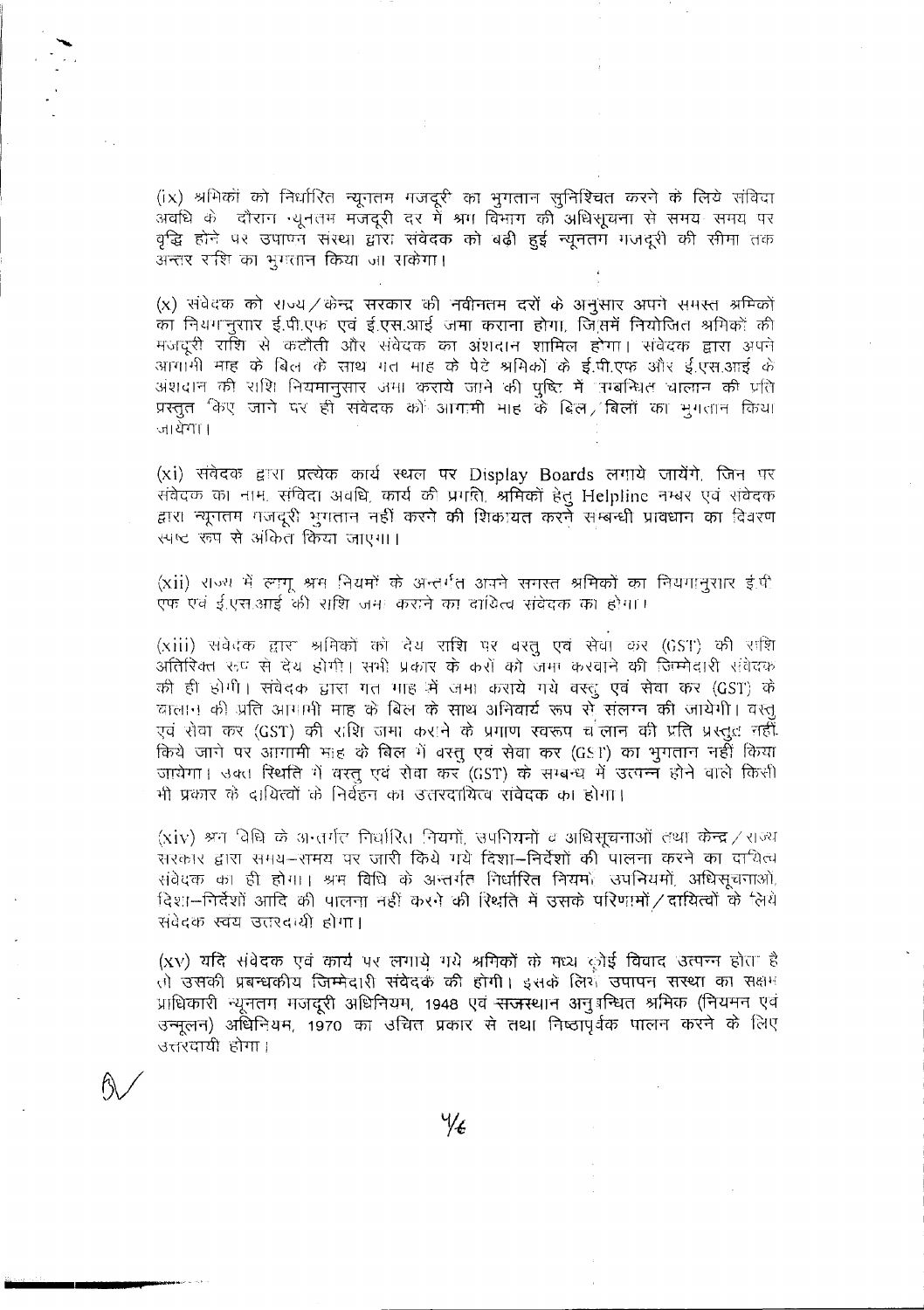(xvi) नियोजित श्रमिकों को 240 दिवस एर्ण कर लिये जाने पर औद्योगिक विवाद अधिनियग, 1974 में विहित प्रावधानों के अनुसार श्रम नियंक्तित श्रमिकों को हटाने, कार्यमुक्त करने, गोटिस वेतन, छटनी, मुआवजा आदि देने का नमस्त उत्तरदायित्व संवेदक का होगा।

(XVII) कार्य सम्पादन अवधि के दौरान कार्य के संबंध / संदर्भ में किसी भी प्रकार की क्षतिपूर्ति या मुआवजा देने / ई.एस.आई करवाने / सामुहिक दुर्घटना बीमा कराने इत्यादि की जिम्मेदारी एवं दायित्व संवेदक का होगा, इसके लिये उपापन संस्था की कोई जिम्मेदारी नहीं होगी।

(xviii) यदि संवेदक द्वारा नियमानुसार निर्धारित न्यूनतम मजदूरी का भुगतान नहीं किए जाने की शिकायत उपापन संस्था को प्राप्त होती है तो उपापन संस्था इस संबंध नें श्रम विभाग को अनिवार्य रूप से सूचित करेगी और, नियमानुसार आवश्यक होने की रिधति में संवेदक को Debar कराने की कार्यवाही करेगी।

(xix) यदि किसी संस्था द्वारा कार्य की विशिष्ट प्रकृति के मददेनजर किसी निर्धारित प्रतिशत में कोई अतिरिक्ता राशि मानव संसाधन हेतु स्वीकृत करा रखी हो, तो उक्त अतिरिक्त राशि को न्यूनतग मजदूरी में सम्मिलित नहीं करतें हुए, इसे पृथक से भूगतान हेतु अंकित किया जायेगा। उदाहरण के लिए यदि किसी उपापन संस्था द्वारा अतिरिक्त राशि के रूप में न्यूनतम मजदूरी का 10 प्रतिशत की सक्षम स्वीकृति प्राप्त कर रखी है तो न्यूनतम मजदूरी के ऊपर 10 प्रतिशत का पृथक से भूगतान संवेदक को किया जायेगा। उक्तानुसार विशिष्ट कार्य करने वाले सम्बन्धित श्रमिक को 10 प्रतिशत (न्युनतम मजदरी का) अतिरिक्त भूगतान करने का दायित्व सम्बन्धित संवेदक का होगा।

(xix) उपापन संस्था द्वारा संवेदक को कार्य आदेश जारी करने के पश्यात कार्यादेश की प्रति अन विभाग को सम्बन्धित जिला स्तरीय अधिकारी एवं श्रम विभाग मुख्यालय को अनिवार्य रहप से प्रेषित की जायेगी।

समरत उपापन संस्थाओं को निर्देशित किया जाता है कि राजस्थान लोक उपापन में पारदर्शिता अधिनियम, 2012 एवं नियम, 2013 के अध्यधीन अन्य आवश्यक शर्तों के साथ—साथ उक्तानुसार शर्तों को बोली दरतावेजों में अनिवार्य रूप से सम्मिलित करना सुनिश्चित करें ताकि श्रम विधि के अन्तर्गत निर्धारित नियमों, उपनियमों व अधिसूचनाओं तथा केन्द्र / राज्य सरकार द्वारा समय--समय पर जारी किये गये दिशा—निर्देशों की पालना की जा सकें। उक्तानुसार शर्त संख्या (iii) से (xix) का समावेश सफल बोलीदाता / संवेदक से किए जाने वाले अनुबन्ध में अनिवार्य रूप से किया जाए। इसमें किसी भी प्रकार की उदासीनता को राज्य सरकार द्वारा अत्यन्त गंभीरता से लिया जायेगा।

 $5/6$ 

Ś

ENVILLE <sup>(</sup>मंर्ज्∕ राजपाल)

शासन संचिव, वित्त (बजट)।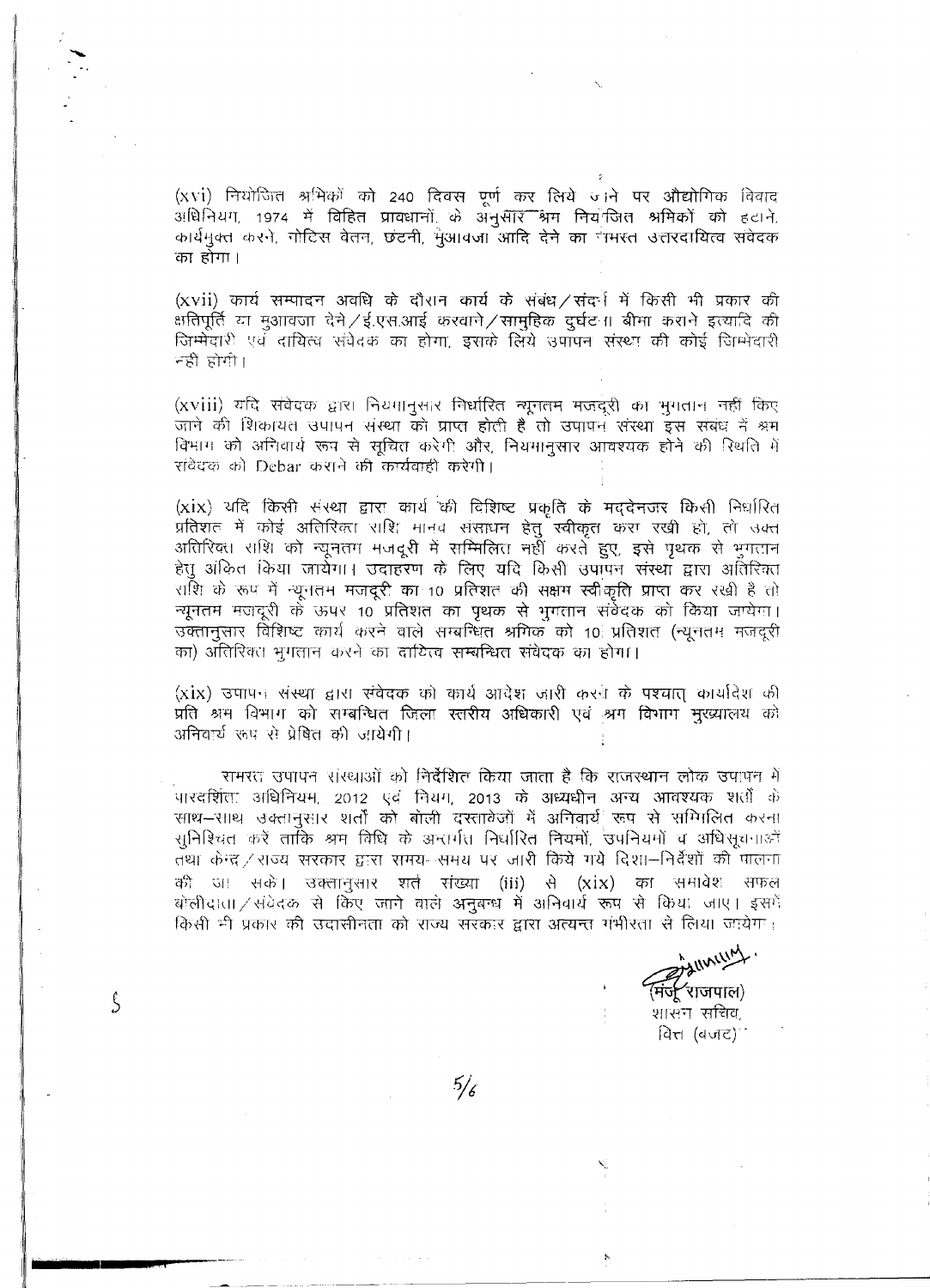प्रतिलिपि सूचनार्थ एवं आवश्यक कार्रवाई हेतुः–

- 1 अति मुख्य सचिव / प्रमुख शासन सचिव / शासन सचिव (समरत)<br>2 विभागाध्यक्षगण (समस्त)
- 
- 3. निदेशक, वित्त (बजट) विभाग
- 4. संयुक्त शासन सचिव, वित्त (नियम) विभाग
- 5. वित्तीय सलाहकार / मुख्य लेखाधिकारी (समस्त)
- 6. उपापन संस्थाएं (समस्त)
- 7. एसपीपीपी पोर्टल पर प्रकाशनार्थ
- 8. अति. निदेशक (कम्प्यूटर्स) वित्त विभाग, को वित्त विभाग की वेबसाईट पर प्रक शनार्थ

Δ

संयुक्त शासन सचिव वित्त (G&T) विभाग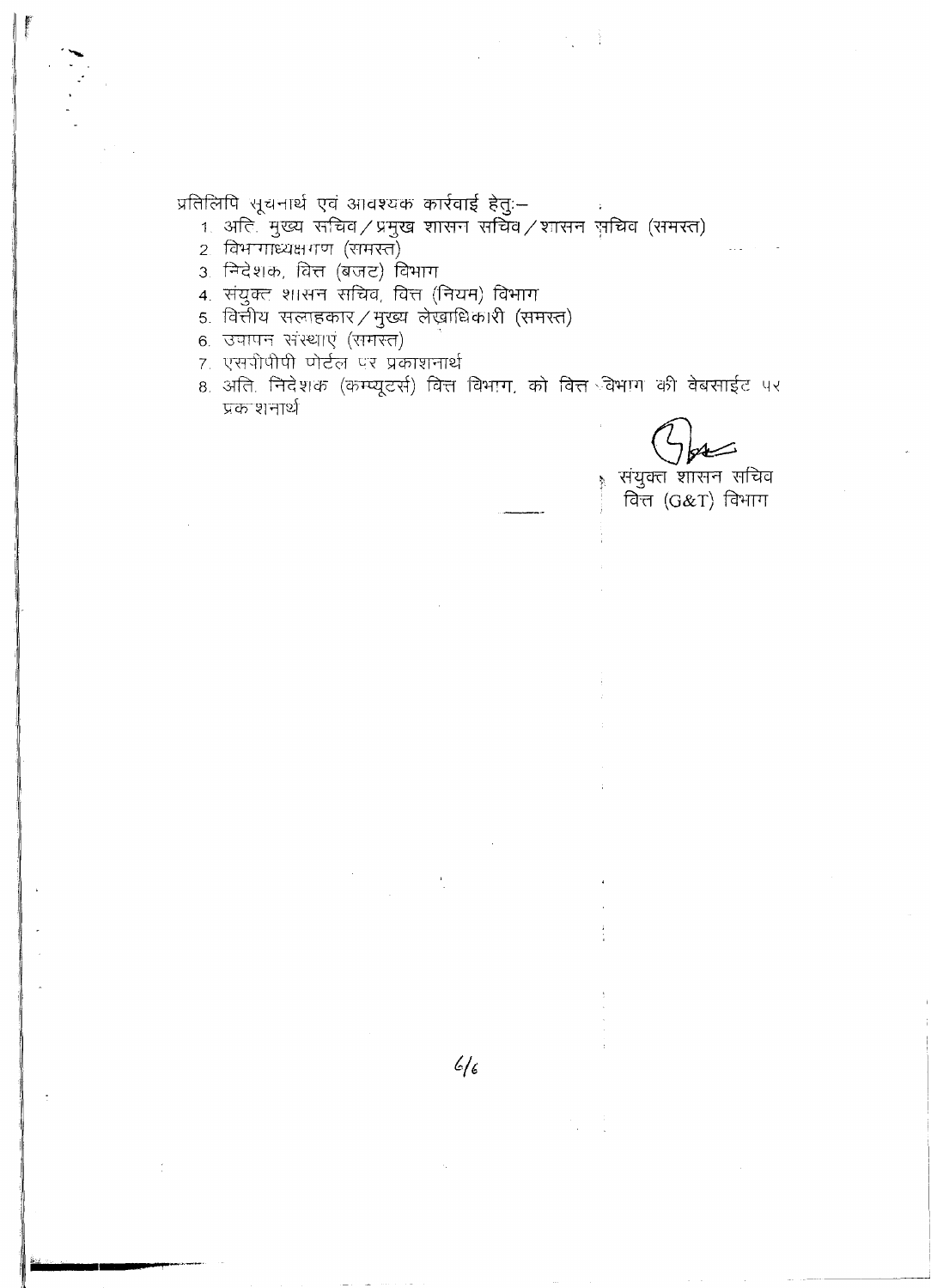## राजस्थान सरकार वित्त (जी एण्ड टी) विभाग

दिनांकः $\left\| \frac{4}{\sqrt{3}} \right\|$ 

कमांकः एफ2(1) / एफ.डी. / एसपीएफसी /2017

## परिपत्र

विषयः- वित्त (जीएण्डटी) विभाग द्वारा जारी परिपत्र संख्या-1 दिनांक 30.04.2018 के संबंध में रपष्टीकरण बाबत।

इस विभाग द्वारा राजस्थान लोक उपापन में पारदर्शिता अधिनियम, 2012 एवं नियम, 2013 के अन्तर्गत मानव संसाधनों की सेवाओं के उपापन के सम्बन्ध में जारी परिपत्र संख्या–1/2018 दिनांक 30.04.2018 के बिन्दू संख्या (V) पर वर्णित "राजस्थान अनुबन्धित श्रमिक (नियमन एवं उन्मूलन) अधिनियम, 1970, कर्मचारी भविष्य निधि अधिनियम, 1952 एवं कर्मचारी राज्य बीमा अधिनियम, 1948 के अन्तर्गत नियमानुसार पंजीकृत संवेदक ही उक्त प्रकार की बोलियों में भाग लेने हेतुं अर्हत होगें। पंजीकरण प्रमाण पत्र की सत्यापित प्रतिलिपि पूर्ण रूप से भरे हुए बोली दरत्तावेज के साथ संबंधित उपापन संस्था को प्रस्तुत की जायेगी, के सम्बन्ध में विभिन्न प्रशासनिक विभागों से मार्गदर्शन हेत् प्राप्त प्रकरणों के कम में निम्नानुसार स्थिति स्पष्ट की जाती है:--

''बोलीदाता (bidder) के द्वारा निविदा प्रस्तुत किये जाने के समय राजस्थान श्रमिक अनुबंधित अधिनियम एवं श्रमिक अनुबंध नियम, 1970 / संशोधन अधिनियम, 2014 तथा कर्मचारी भविष्य निधि अधिनियम, 1952 के अद्यतन प्रावधानों के अन्तर्गत पंजीकरण करवाना आवश्यक है. तो बोलीदाता द्वारा पंजीकरण प्रमाण-पत्र उपलब्ध कराया जायेगा। यदि नियमों के अन्तर्गत बोलीदाता पंजीकरण बाध्यता की सीमा में नहीं है तो वह तदनुसार .<br>वचन—पत्र (Undertaking) प्रस्तूत करते हुए बोली में भाग ले सकता है।

सफल बोलीदाता को यह शपथ–पत्र (Affidavit) प्रस्तुत ैंग्र्टना आवश्यक होगा कि निविदा अवधि के दौरान यदि उसके द्वारा राजस्<del>थान श्र</del>मिक भनुबन्धित अधिनियम एवं श्रमिक अनुबन्ध नियम, 1970 / संशोधन अधिनियम, 2014 तथ- कर्मचारी भविष्य निधि अधिनियम, 1952 के अन्तर्गत पंजीकरण कराया जाना आवश्यक हो तो तदनुसार पंजीकरण कराते हुए प्रमाण-पत्र की प्रति संबंधित कार्यालय को उपलब्ध कर गई जायेगी।''

शासन सचिव वित्त (बजट) विभाग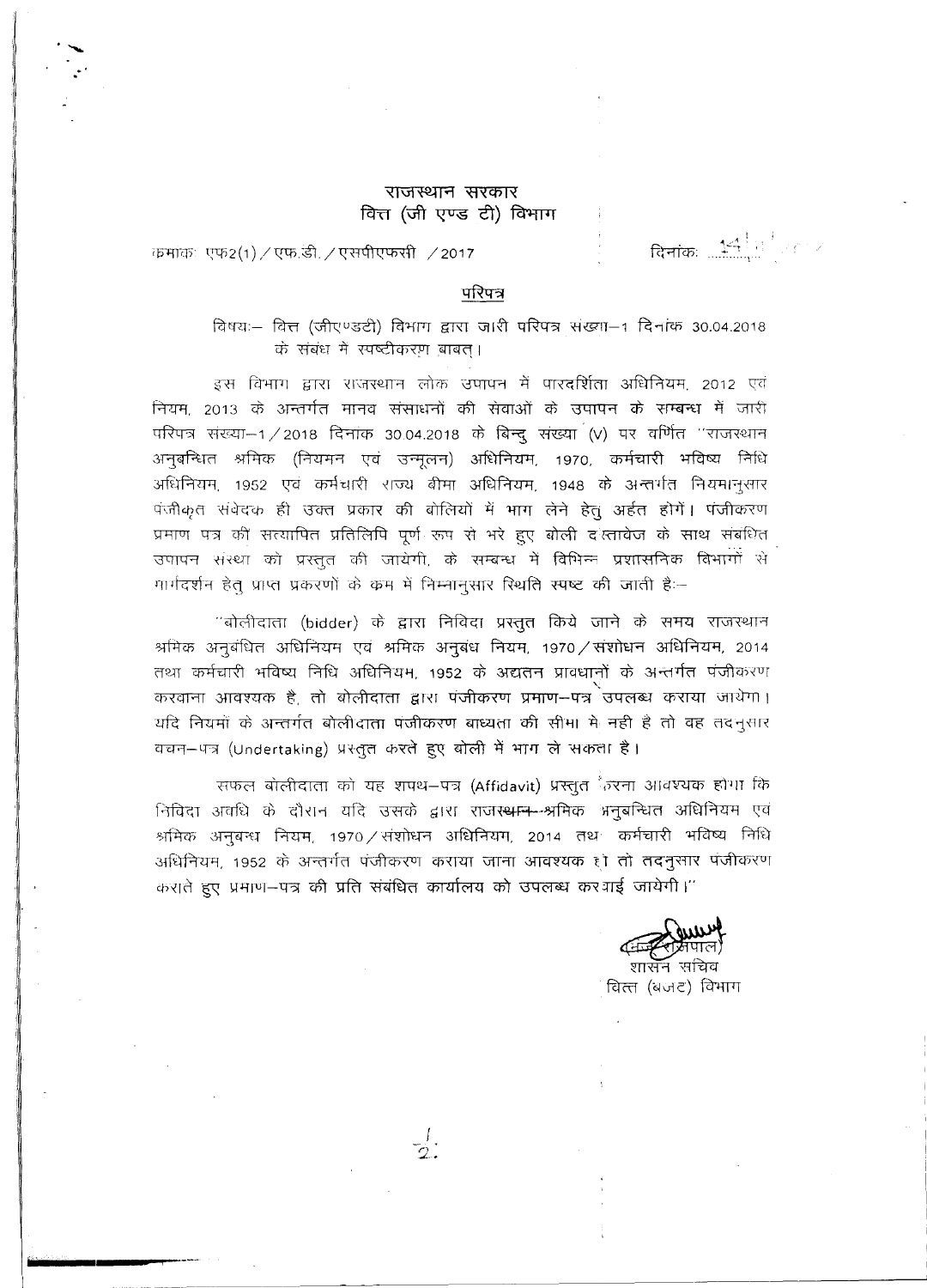प्रतिलिपि–निम्नांकित को सूचनार्थ व आवश्यक कार्यवाही एवं अपने अधीनरथ कार्यालयों को सूचित करने हेतु प्रेषित है:--

- $_{\rm L}$  निजी सचिव,राज्यपाल $\neq$ मुख्यमंत्री $\neq$ समस्त मंत्रीगण  $\neq$ राज्य मंत्रीगण ।
- 2. निजी सचिव मुख्य सचिव / समस्त प्रमुख शासन सचिव / समस्त शासन सचिव / समस्त विशिष्ट शासन सचिव को उनके अधीनस्थ विभागों एवं उपक्रमों में लागू करवाने हेतु।
- ३. सचिव, राजस्थान विधान सभा, राजस्थान, जयपुर।
- 4. पंजीयक, राजस्थान उच्च न्यायलय,जोधपुर / जयपुर।
- 5. सचिव, राजस्थान लोक सेवा आयोग, अजमेर।
- 6. सचिव, लोकायुक्त सचिवालय, राजस्थान ,जयपुर।
- 7. समरत उप शासन सचिव / सचिवालय के समस्त अनुभाग / विभाग़।
- 8. प्रधान महालेखाकार(सिविल लेखा परीक्षा) / (ए एण्ड ई) राजस्थान, जयपुर
- ९. महालेखाकार(प्राप्ति एवं वाणिज्यिक लेखा परीक्षा) / (ए एण्ड ई) याजस्थान, जयपुर।
- 10. समस्त विभागाध्यक्ष / जिला कलक्टर / संभागीय आयुक्त ।
- 11. समस्त वित्तीय सलाहकार / मुख्य लेखाधिकारी समस्त विभाग।
- 12. समस्त कोषाधिकारी।
- 13. निदेशक, कोष एवं लेखा विभाग, राजस्थान ,जयपुर।
- 14. कार्मिक एवं प्रशासनिक सुधार विभाग ( कोडीफिकेशन) अतिरित्तंत प्रति सहित।
- 15. पंजीयक, राजस्थान सिविल सेवा अपील अधिकरण, जयपूर।
- 16. निदेशक (तकनीकी), वित विभाग को प्रेषित कर लेख है कि परिपत्र को वित्त विभाग की वेबसाइट पर प्रकाशित करवाने का श्रम कराएँ।

(Met-Litte Stadis)

17. रक्षित पत्रावली।

संकेक्टा शासन सचिव

वित्त (जीएण्डटी) विभाग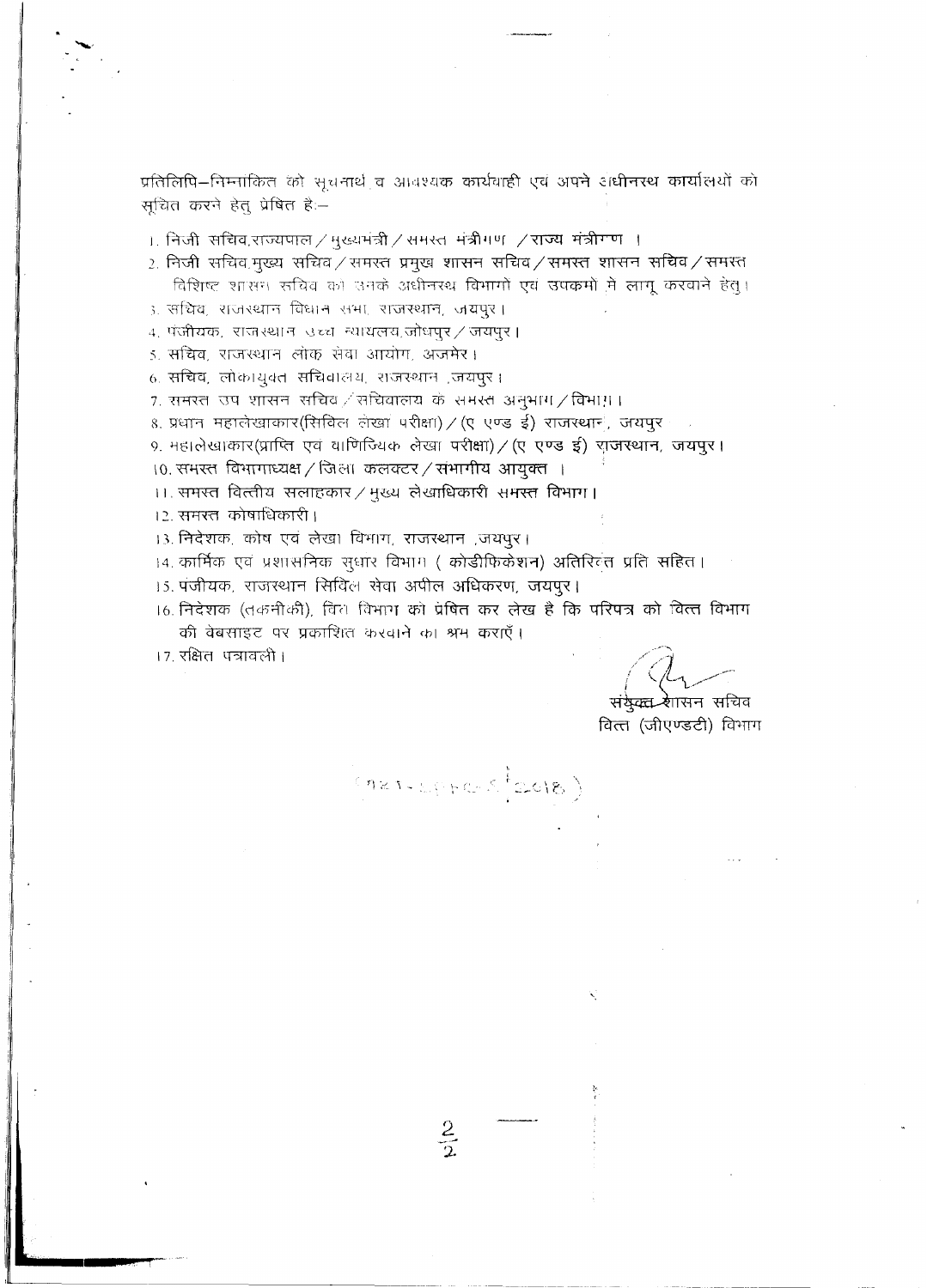

, "

RAJASTHAN RAJYA VIDYUT PRASAEAN NIGAM LIMITED [Corporate Identity Number (CIN) : U4(109RJ2000SGC016485] Regd. Office: VidyutBhawan, Jyoti Nagar, Jaipur -302005. Telephore:+91-0141-2740018: Fax:+91-0141-2740858: E-mail: coo.pf.control@rvpn.co.in<br>Website:www.rvpn.co.in [Website:www.rvpn.co.i](http://Website:www.rvpn.co.in)n

# RVPN F&R No. **1276**

#### No. RVPNI *AAO/F&R/F.* <sup>2</sup> (Pt.-X) *ID.18* '.

JAIFUR, Dated: 24.04.2013

## **CIRCULAR**

#### Sub: - Hiring of computers clong with trained perionnel.

The Finance Department, GoR vide its circular No. F.2/FD(1)/SPFC/2017 dated 11.07.2018 had clarified the matter on various notificctions, orders and circulars issued by the Finance Department, GoR relating to hiring of computers along with trained personnel.

While enclosing FD's Notification dated 25.04.2018. Circulars dated 30.04.2018 and 11.07.2018 and order dated 14.05.2018, it is enjoined upon all concerned authorities to ensure compliance of above circuiar dated 11.07.2018.

This bears approval of the Director (Finance). RVPN, Jaipur.

Enc/: - As above.

By Order,

~ (Madhu Pandey)

Chief Accounts Officer (P&F-Cont.)

Copy to the following for information and circulation in various offices under their jurisd iction and control:-

1. The Chief Controller of Accounts, RVPN, Jaipur.

2. The Secretary (Admn.), RVPN. Jaipur.

3. The Chief Engineer (PP&D/IT/Procurement/MPT&S/NPP&RA/LD/ ), RVPN, Jaipur.

4. The Zonal Chief Engineer (T&C), RVPN, Jaipur/Ajmer/Jodhpur.

5. The Zonal Chief Engineer (Civil), RVPN, Jaipur/Jodhpur.

6. The Company Secretary, RVPN,Jaipur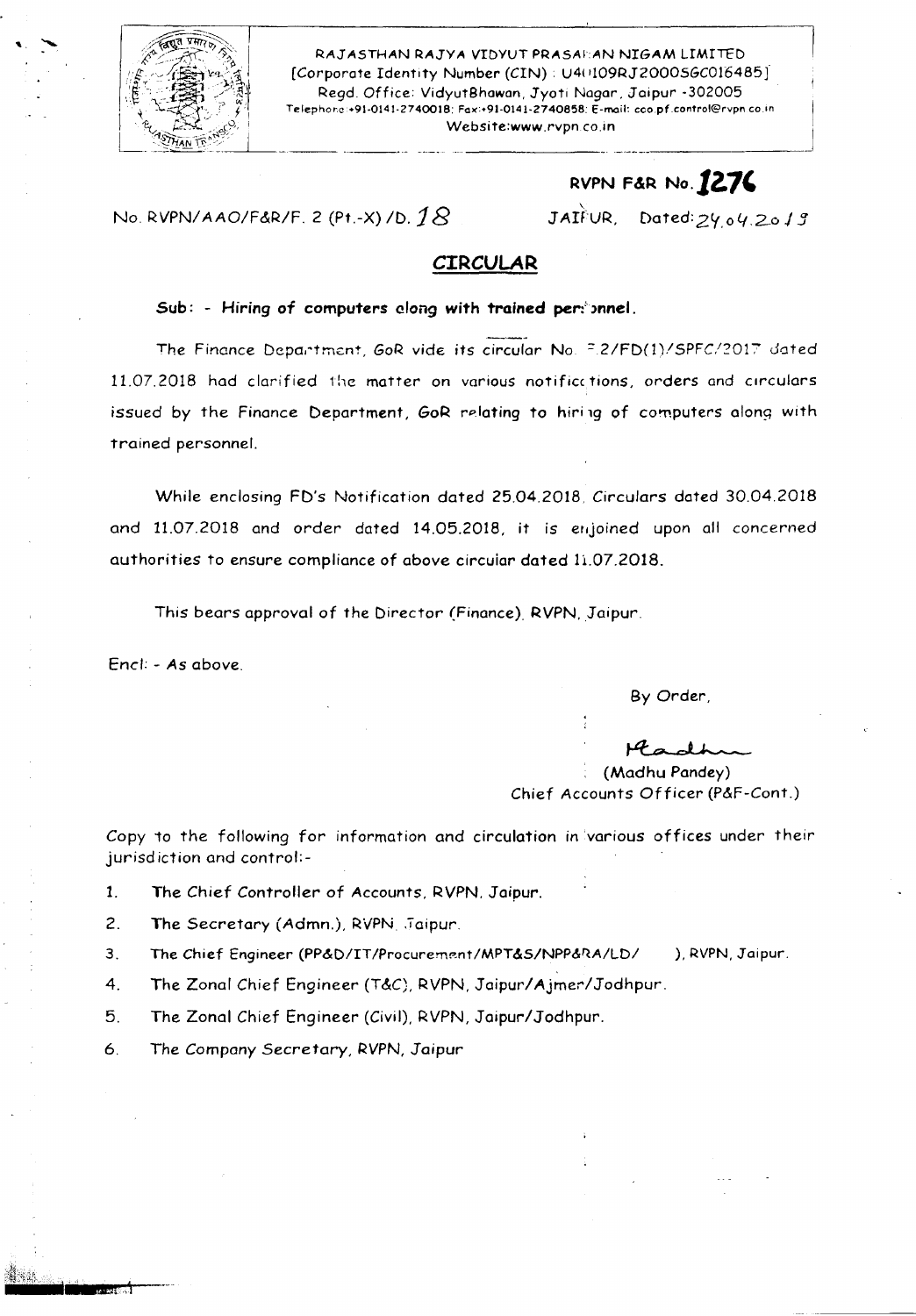- 7. The Controller of Internal Audit, RVPN, Jaipur.
- *B.* The Chief Accounts Officer *(Ales* & W&M/Procureme-1t/PP&D/P&F-Cont.), RVPN, Jaipur.
- 9. The RCAO, RVPN, Jaipur/Ajmer/Jodhpur Zone, Jaipur/Ajmer/Jodhpur.
- 10. The Joint Director Personnel (HRD), RVPN, Jaipur.
- 11. The Joint Legal Remembrancer, RVPN, Jaipur ..
- 12. The Superintending Engineer ( ), RVPN, Jaipur.
- 13. The Incharge, Data Centre, RVPN, Chambal GSS, Hawa Sarak, Juipur.
- 14. The Dy. Controller of Accounts (P&F), RVPN, Jaipur.
- 15. The Sr. Accounts Officer ( ), RVPN, Jaipur.
- 16. The Accounts Officer ( ), RVPN, Jaipur.
- $\mathfrak{g}$  , The PRO, RVPN, Jaipur.

 $\overline{Q}$ 

- 18. PS to CMD, RVPN, Jaipur.
- 19, PS to Director (Finance/Technical/Operations)., RVPN, Jaipur.
- 20, Office Order/Master File.

 $\widetilde{\epsilon}$ , (O.P. Gupta) Asstt. Accounts Officer-I (F&R)

!.

#### Note: Orders are also available on the Nigam's website www.rvpn.co.in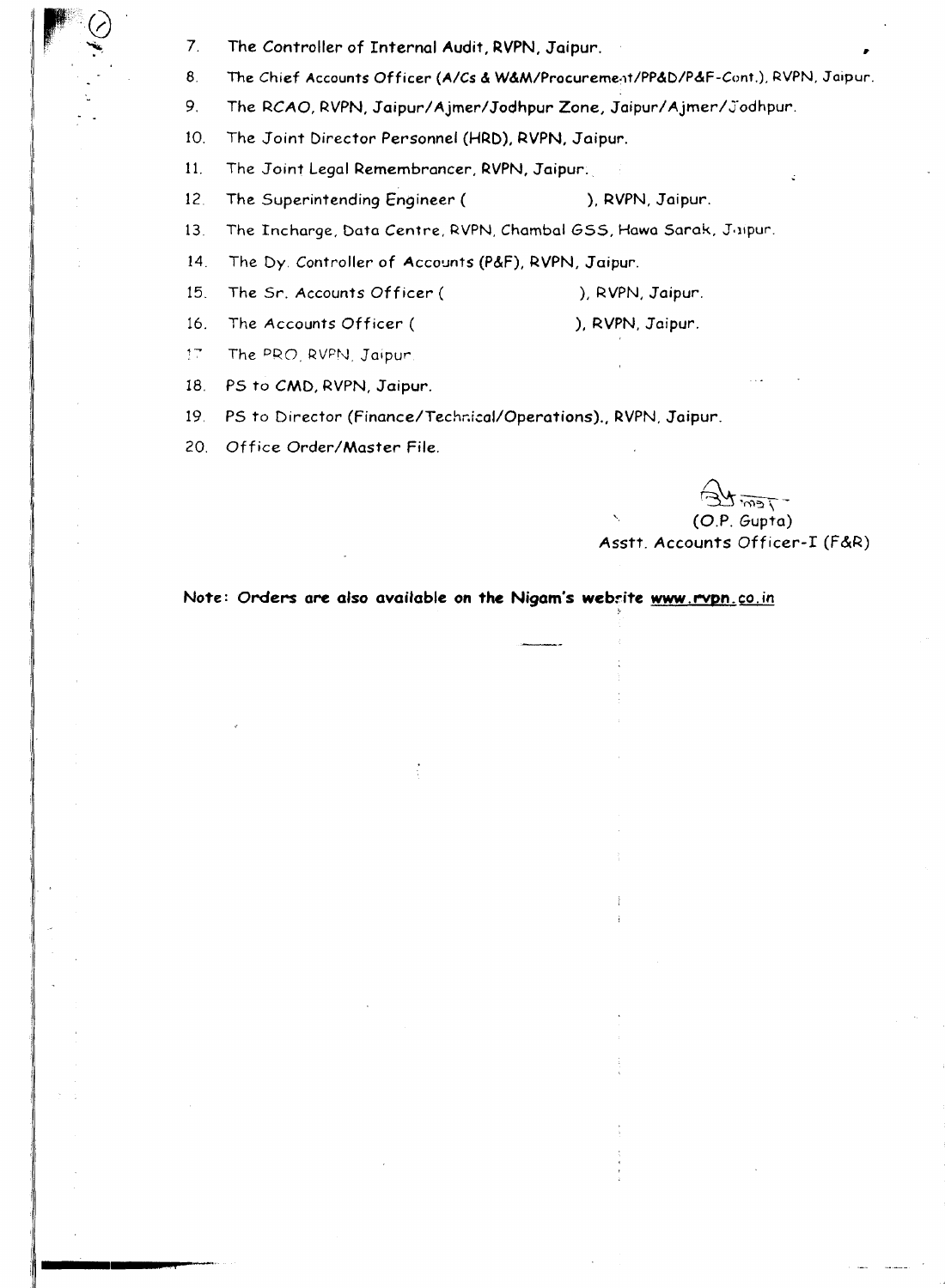## **GOVERNMENT OF RAJASTHAN** FINANCE (G&T) DEPARTMENT

No. F.2(1)FD/SPFC/2017

#### Jalpur, dated:  $\{4 - 5 - 18\}$

#### **QRDER**

The Floance Department circular No. P.9(1)FD-1(1)Bud/2012 (Circular No. 9/2015) dated 01.07.2015 regarding Hiring of Computers (along with trained personnel) is hereby withdrawn w.c.f. 25.04.2018.

#### By Order,

عاد<br>(Manju Kajpal)

Secretary, Finance (Budget)

Capy forwarded to the following for information and necessary actions and

- 1. Principal Secretary to H.E. the Governor, Rajasthan.  $\overline{2}$
- Secretary to Hon'ble Gaief Minister, Rojasthan
- $\boldsymbol{\beta}$ Special Assistants/Private Secretaries to all Ministers/State Ministers
- 4. All Additional Chief Secretaries/Principal Secretaries/Secretaries/Spocial Secretaries to
- Government.  $\mathcal{L}_{\mathcal{L}}$
- **Provide Secretary to Chief Secretary.**
- 6. Principal Accountaint General (Gwil Audit/Receipts ad Commerictal Audit/A&E), Rogasilian
- $7<sub>1</sub>$ All Heads of Departments (Including District Collectors)
- $\hat{B}$  . All CEO's of PSEs/Corporations/Boards
- 9. All Treasury Officers
- 
- 10. Administrative Refnus (Codification) Department, with 7 space copies
- 11. All Jons Secretaries, Finance Department
- 12. Addl. Director, Finance (Computer Cell) Department, for uploading on the website

Copy also to

 $\mathbf{I}$ 

- 1. Secretary, Rafasthan Vidhan Sabha, Jaipur  $\overline{2}$ .
- Registrar General, Rajasthan High Court, Jodhpur/Jaipur  $\mathbf{H}^{\prime}$
- Secretary, Lokayukta, Bajasthan, Jaipur.
- d. Secretary, Rapischan Public Service Commission, Apper
- 5. Secretary, State Election Commission, Jaguar

(Ushaspatt Tripathl)

Joint Secretary

ħ.

 $(02/2018)$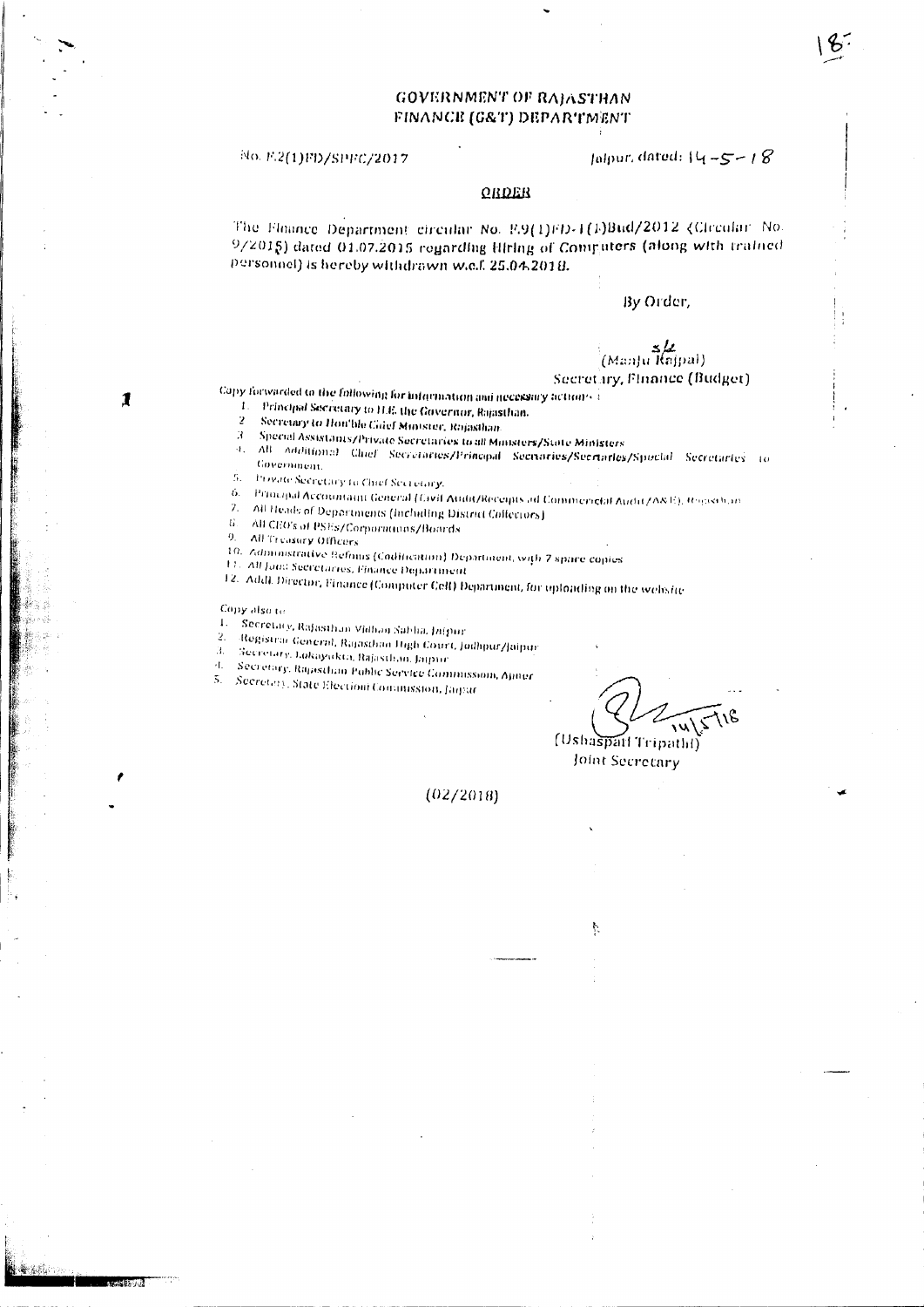

RAJASTHAN RAJYA VIUIL. 2ASARAN NIG.IM LIMITED [Corporate Identity Number (CIN): 1..40109RJ2000SGC016485) Regd. Office: VidyutBhawan, Jyoti Nagar, Jaifur -302005.  $(AN ISO 9001: 2008 CERTIFIED COMPANY)$ 



No. RVPN/AAO/F&R/F. 2 (Pt.-X)/D. 153

,TAIPUR. Doted ~IDj/2o<sup>J</sup> <sup>~</sup>

RVPN F&R No. 1. **2 :f:. 2-**

••

,

Copy to the following for information and circulation in various offices under their jurisdiction and control:-

- 1. The Chief Controller of Accounts, RVPN. Jaipur
- 2 The Secretary (Admn.), RVPN, Jaipur.
- The Chief Engineer (PP&D/IT IProcuretnent / MPT*&S/I'.lPF:&RA/LDI* ), RVFis, Jaipul
- 3. .\_PJ'~.4. The Zonal Chief Engineer (T&C), RVPN, Jaipur/Ajmer/Jodhpur.
	- 5. The Zonal Chief Engineer (Civil), RVPN, Jaipur/Jodhpur.
	- 6. The Company Secretary, RVPN, Jaipur
	- 7. The Controller of Internal Audit, RVPN. Jaipur.
	- 8. The Chief Accounts Officer (A/Cs & W&M/Procurement/PP&D/P&F-Cort.), RVPN, Joipur
	- 9. The RCAO, RVPN, Jaipur/Ajmer/Jodhpur Zone, Jaipur/Ajmer/Jcdhpu
	- 10. The Joint Director Personnel (HRD), RVPN, Jaipur.
	- 11. The Joint Legal Remembrancer, RVPN, Jaipur.
	- 12. The Superintending Engineer (
	), RVP.V, Jaipur.
	- 13. The Incharge, Data Centre, RVPN, Chambal GSS, Hawa Sarok, Ja pur
	- 14. The Dy. Controller of Accounts (P&F), RVPN, Jaipur.
	- 15. The Sr. Accounts Officer ( ), RVPN, Jaipur
	- 16. The Accounts Officer ( ), RVPN, Jaipur.
	- 17. The PRO, RVPN, Jaipur.
	- 18. PS to CMD, RVPN, Jaipur.
	- 19 . PS to Director (Finance/Technical/Operations) . RVPN, Jaipur.
	- 20. Office Order/Master File.

Fad hum<br>Chief Accounts Cfficer (P&F-C

Note: Orders are also available on the Nigam's website www.rvpn.co.in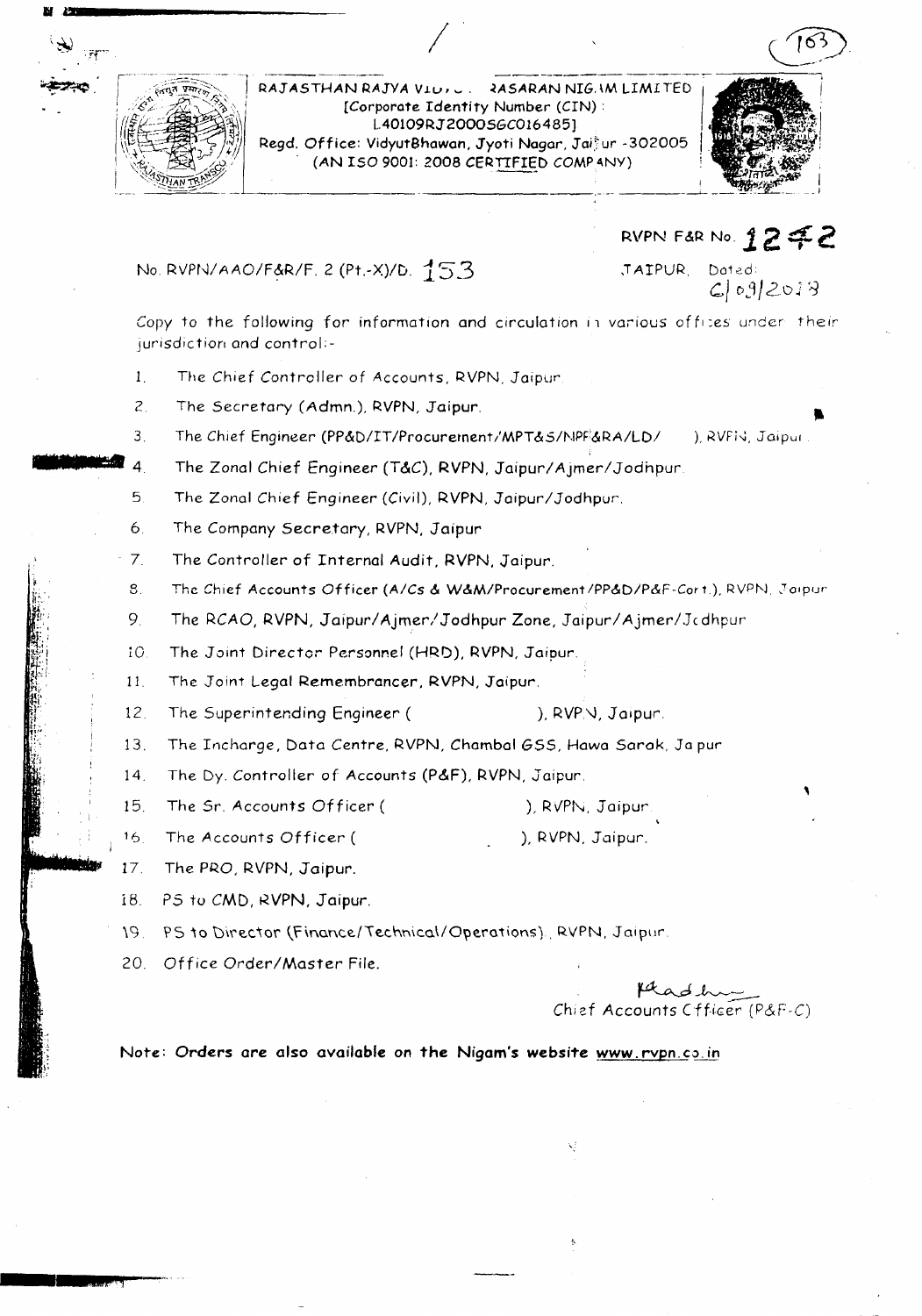JPD/Rules- $12$ JAIPUR VIDYUT VITRAN NIGAM LIMITED CIN: U40109RJ2000SGC016486 (A Government of Rajasthan Undertaking) (Chief Accounts Ofticer(IA)) Regd. Office: Vidyut Bhawan, Janpath, Jyoti Nagar, Jaipur 302005 Tel: 0141-2740264, 2740381 Ext. 1436 /Fax: 0141-274024<br>Website: www.jajpurdiscom.com Email: capia@ivvnl.in

# No. JPD/CAO (IA)/AO/Rules/F. **167** / D. 1936

## **ORDER**

#### Sub:- Hiring of operator with computer.

In exercise of powers conferred vide order No. JPD/CAO(IA)/ AO/ Rules. F.60/D.3203 dated 20.01.2014, an order No. JPD/CAO(IA)/AO(Rules)/ F.150/D. 3132 dated 09.02.2016 (JPD/Rules-I010) adopting I'D Circular No. F.9(l)/ FDI(]) Bud/2012 dated  $01.07.2015$  has been issued for *l* iring of computers (alongwith trained personnel), which is hereby withdrawn with immediate effect.

Henceforth, procurement in respect of hiring of operator with computer shall be made as per Finance (G&T-SPFC) Department, GoR's Circular No. F2/ FD(I) SPFC/ 2017 dated 11.07.2018 (copy enclosed) complying with the provisions of Finance (G&T) Department's Circular No. F2/ *FD*( ) SPFC/ 2017 dated 30.04.2018  $\&$  dated 14.11.2018 (copy enclosed) and in accordance with the techniques (including GEM) as mentioned in the section 28 of Rajasthan Transparancy Act,  $20\tilde{1}$ 2.

In the cases where hiring of computer (alongwith trained personnel) is under process and contract agreement is not executed with the contractor till the date of issue of this order, procurement of operator with computer shall be made as per guidelines issued under this order. In the cases where contract agreement has been executed prior to issue of this order, such work order / contract agreement shall be continued as per earlier provisions upto the period *of* contract.

Encl: As above.

By order,

(Dr. R.P.Gupta)

Chief Accounts Officer (lA) Copy submitted/forwarded to the following for information and circulation in various offices under their jurisdiction and control: -

- 1. The Chief Controller of Accounts, JPD,'Jaipur
- 2. The Chief Engineer/Zonal Chief Engineer  $($ .  $)$ , JPD,
- 3. The Dy. Chief Engineer ( ), JPD,
- 4. The Chief Accounts Officer (FM-W&M/ R&B) JPD, Jaipur,
- 5. The Chief Personnel Officer, JPD, Jaipur.
- 6. The Secretary (Admn.)/Company Secretary, *lPD,* Jaipur.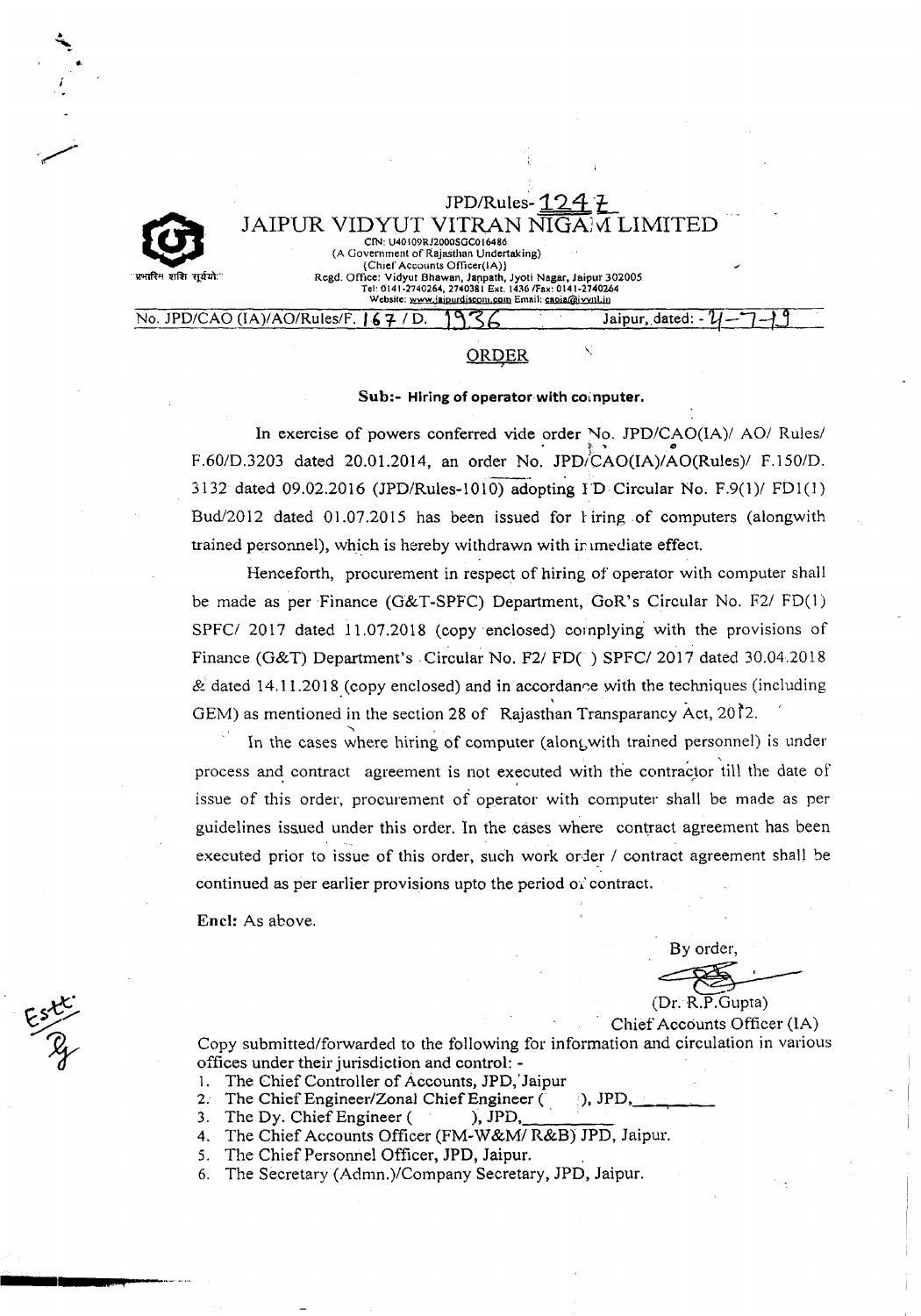7. The Addl. Superintendent of Police (Vig.), JPD, Jaipur.

8. The Sr. Accounts Officer ( ) Dy. Director of Personnel ( ), JPD

9. The Superintending Engineer ( ), JPD,

10. The Superintending Engineer (IT), JPD, Jaipur. He is requested to upload this order indicating JPD/Rules No.

11.

(

12. on the Jaipur Discom's website.

13. The Accounts Officer/Asstt. Accounts Officer ( ), JPD,

14. P.A to the Accountant General (E&R Sector Audit), O/o Principal AG Rajasthan, Jaipur.

-,

15. P.A to the Managing Director, JVVNL, Jaipur.

16. P.A to the Director (Finance/Technical), JPD, Jaipur.

.<br>مس Accounts Officer (Rules)

 $\sigma$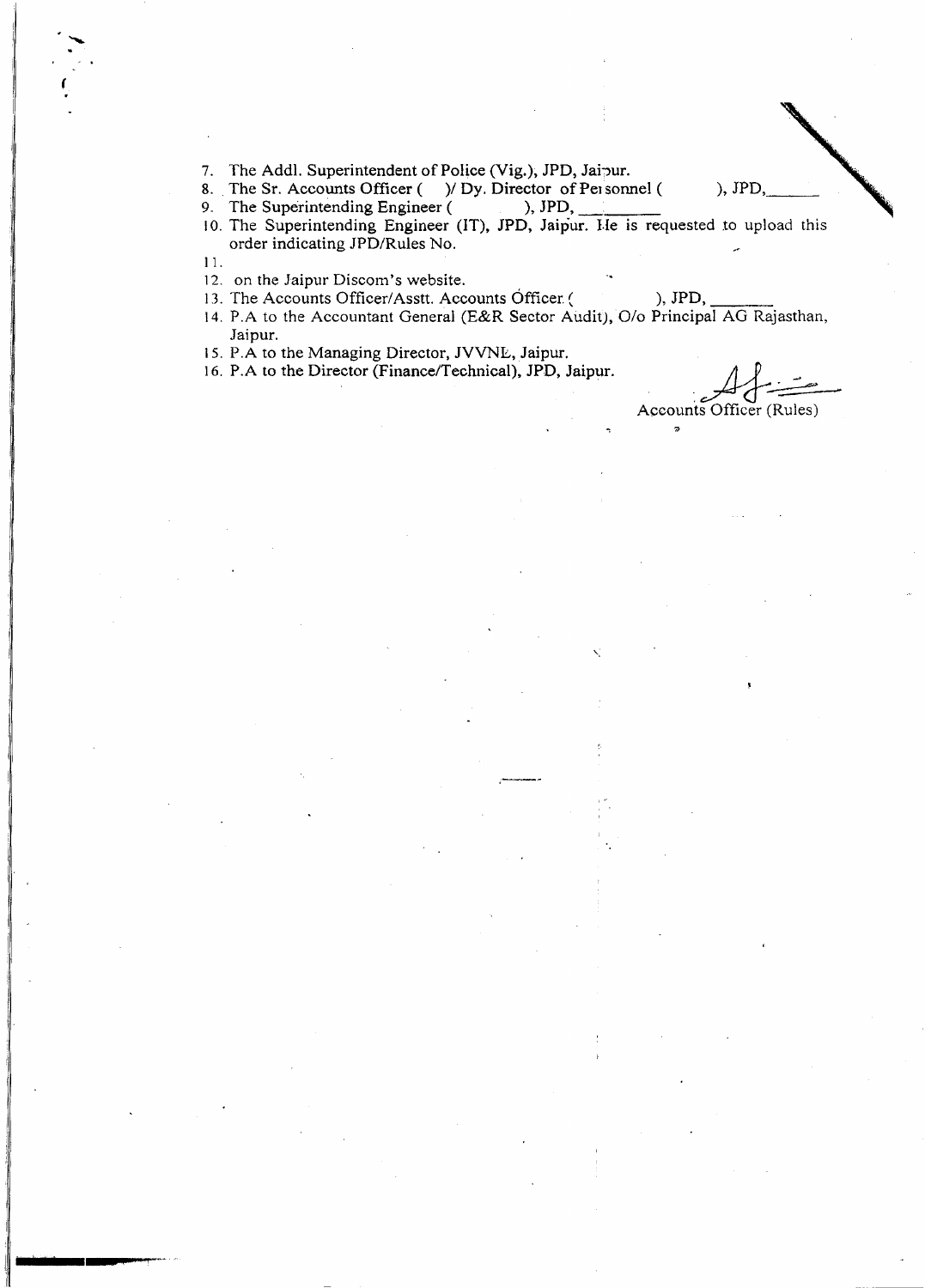JPD/Rules  $1010$ 



## JAIPUR VIDYUT VITRAN NIGAM LIMITED

(A Government of Rajasthan Uncertaking) [Chief Accounts Officer(EV)]. Regd. Office: Vidvut Bhawan,Janpath,Jyoti Nagar, Jaipur. 302005 Tel: 0141-2740264, 2740381 Ext. 1436/Fax: 0141-2740264 Website: www.jaipurdiscom.com Email:caoia@jvvnl.in

No. JPD/CAO(IA)/AO/Rules/F.150/ D. 3132

Jaipur, dated: 3, 02, 2006

FD, GoR Circular dated F.9(10FD.1(1)Bud/2012 dated 01.07.2015 (overleaf) regarding revision in ceiling of expenditure from upto Rs. 8000/ to upto Rs. 8500/- per month per computer for hiring of computer (alongwith trained personnel) is adopted in the Nigam with immediate effect and copy of the same is forwarded to following for information and circulation in various offices under their jurisdiction and control. This is in continuation to Nigam's order No. 1806 dated 24.10.2008 (JPD/Rules-521) and No. 503 dated 03.06.2014 (JPD/Rules-951).

 $\overline{1}$ . The Chief Engineer/Zonal Chief Engineer (  $I.$  JPD,

 $\mathcal{L}$ The Dy. Chief Engineer (  $)$ ,  $JPD$ ,

 $3<sub>1</sub>$ The Chief Personnel Officer, JPD, Jaipur.

4. The Secretary (Admn.)/Company Secretary, JPD/RVPN, Jaipur.

The Chief Accounts Officer (FM-W&M/ Control)/OSD(ATR), JPD, Jaipur.  $5<sub>1</sub>$ 

The Addl. Superintendent of Police (Vig.), JPD, Jaipur. 6.

 $\overline{7}$ . The Superintending Engineer ( ),  $JPD$ ,

The Superintending Engineer (IT), JPD, Jaipur. He is requested to upload this order indicating 8. JPD/Rules No. on the Jaipur Discom's website.

 $9<sub>1</sub>$ The Sr. Accounts Officer ( )/ Dy. Director of Personnel (  $),$  JPD,

10. The Accounts Officer/Asstt. Accounts Officer ( 

11. P.A to the Chairman, JVVNL, AVVNL & Jd. VVNL/Managing Director, JVVNL, Jaipur.

 $12<sup>1</sup>$ P.A to the Director (Finance/Technical), JPD/RVPN/AVVNL/Jd.VVNL, Jaipur/ Ajmer/ Jodhpur.

> (Y.S.Rathore) Chief Accounts Officer (IA)